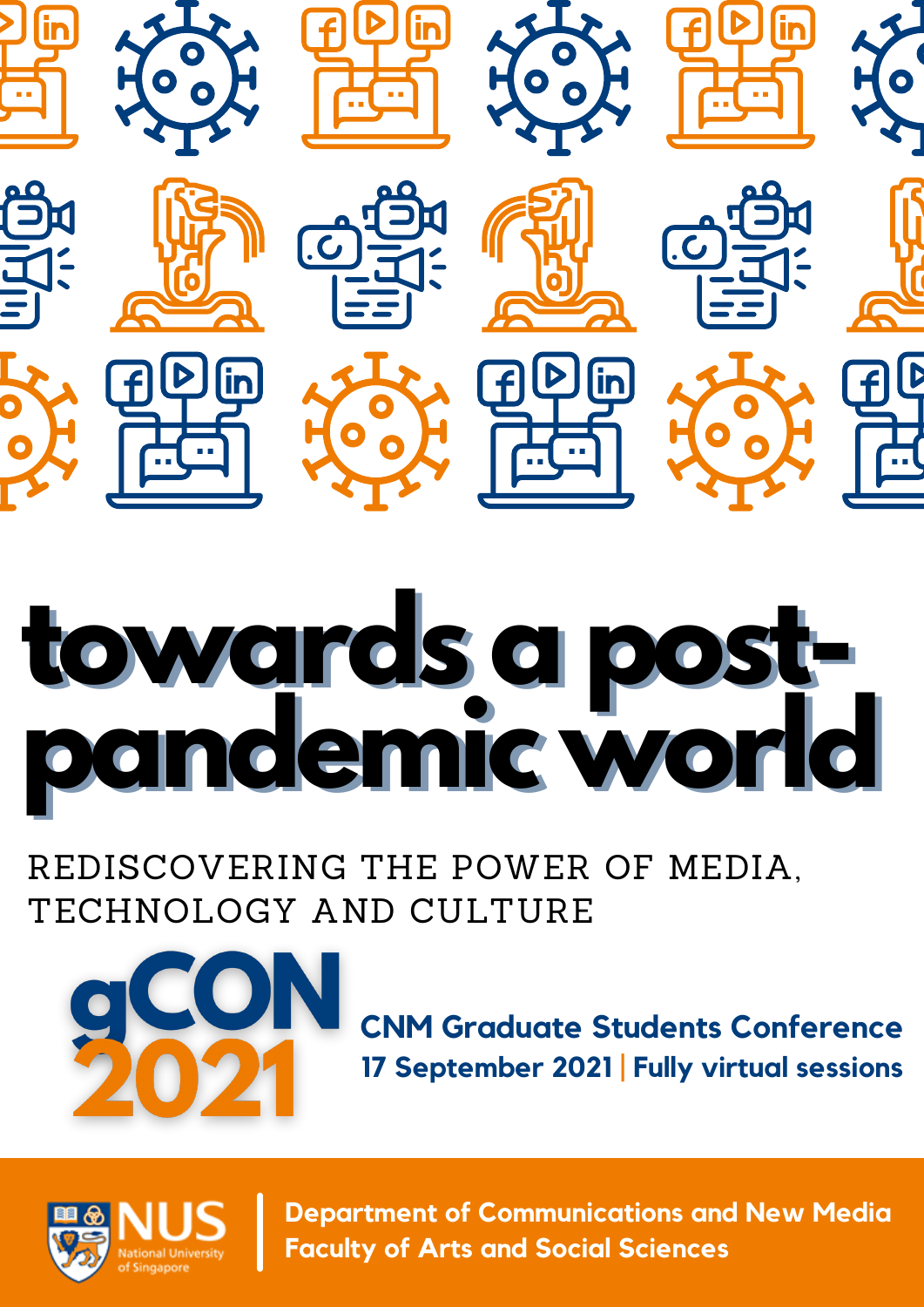



#### **Welcome to gCON 2021!**

Every year, graduate students of the Department of Communications and New Media (CNM) are given the opportunity to organize the annual Graduate Students Conference (gCON 2021). It provides a platform for our fellow research students to present their research topics and works in progress. More importantly, it enables a safe space for them to discuss ideas that would hopefully improve their research as well as create a productive avenue to build networks with the rest of the student research community.

Seeing the cataclysmic impacts of COVID-19 in every fabric of society, gCON 2021's theme, 'Towards a Post-Pandemic World: Rediscovering The Power of Media, Technology and Culture' explores reimaginations of a post-pandemic world through academic and industry perspectives. We are graced by the presence of our esteemed keynote speakers, Dr. Yuhyun Park and Prof. Robin Jeffrey, whose expertise and oeuvre offer meaningful and complex insights on the power and possibilities of new media and technology as the world find innovative solutions that would hopefully make impacts in the community.

As the third gCON organizing team, we had a lot of fun bringing this conference together. We are extremely grateful to the Head of Department, Prof. Audrey Yue; our advisers Prof. Jack Qiu, Senior Lecturer Natalie Pang, Asst. Prof. Renyi Hong; our graduate student coordinator Assoc. Prof. Weiyu Zhang; and the CNM Admin team for their constant feedback, encouragement, support, and guidance throughout the entire process. We are also thankful to our graduate research student presenters and participants for gracing the event. Your enthusiasm and wit have made this conference engaging, meaningful, and successful. We hope you are as excited as we are for gCON 2021. We are looking forward to seeing you at the conference.

> **The organizing team**, Purnima, Francis, Samseer, Yuanyuan, Zishan, Qiaofei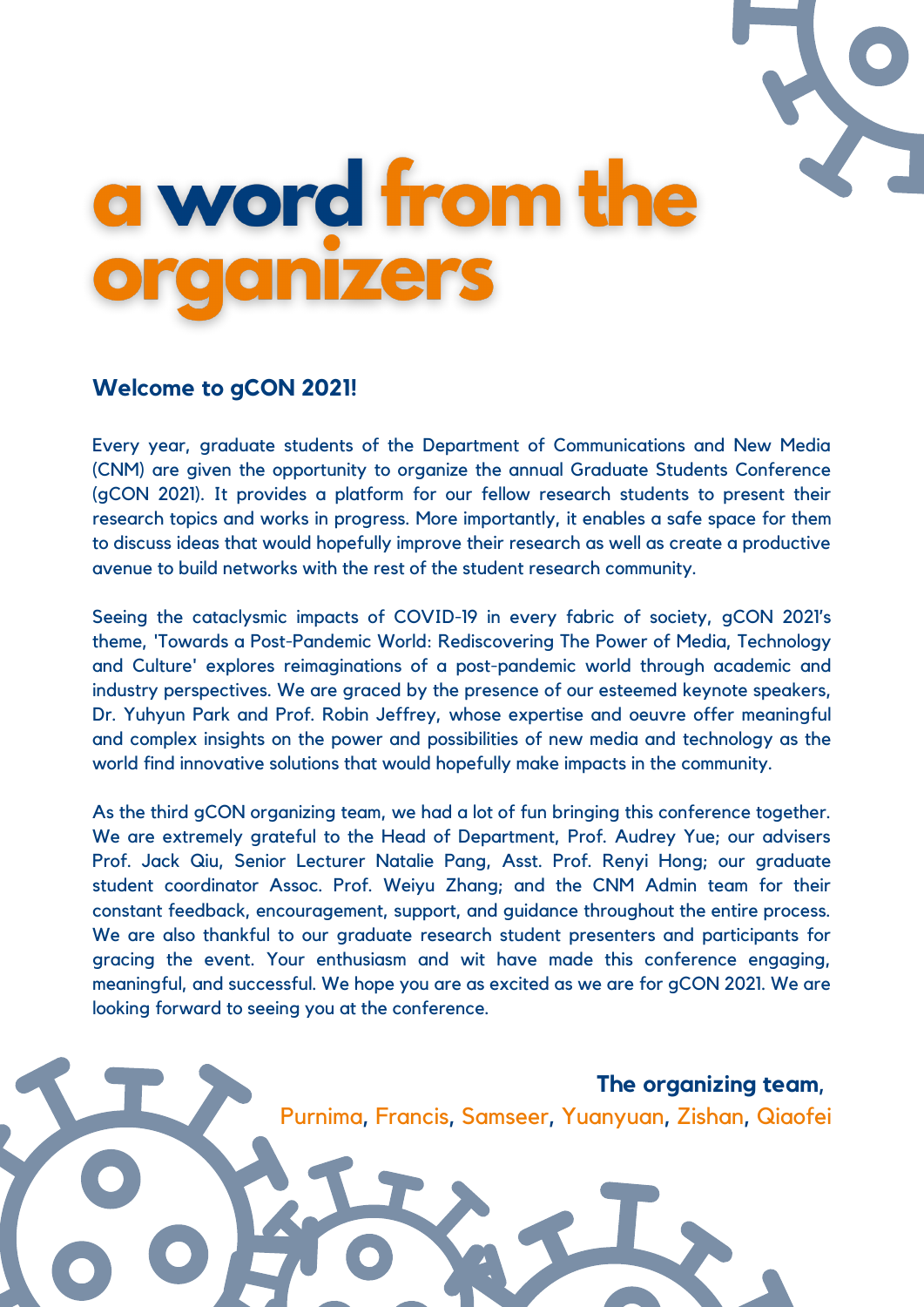



9:00 am Welcome Address, Prof. Audrey Yue

- 9:15 am Keynote Address Dr. Yuhyun Park DQ Institute Question & Answer
- 10:15 am Break

Panel 1 Chair: Zishan Lai

- 10:30 am Care for Muslim Women Representation against Algorithmic Automation Nurul Huda Rashid NUS, CNM
- 10:45 am Young Women's Attitudes toward Beauty Apps Xinyuan Luo NUS, CNM
- 11:00 am Unreliable Narration in Games: Making Sense of Antimimetic Narrative **Logics** Roe Curie NUS, CNM
- 11:15 am Selling Intimacy One Gacha at a Time: A Survey of Monetization Systems in 20 Mobile Otome Games Stanley Wijaya NUS, CNM
- 11:30 am The Inheritance of Intangible Cultural Heritages in the Digital Age Anna Tang NUS, CNM | Nanjing University
- 11:45 am Question & Answer

12:05 pm Lunch Break

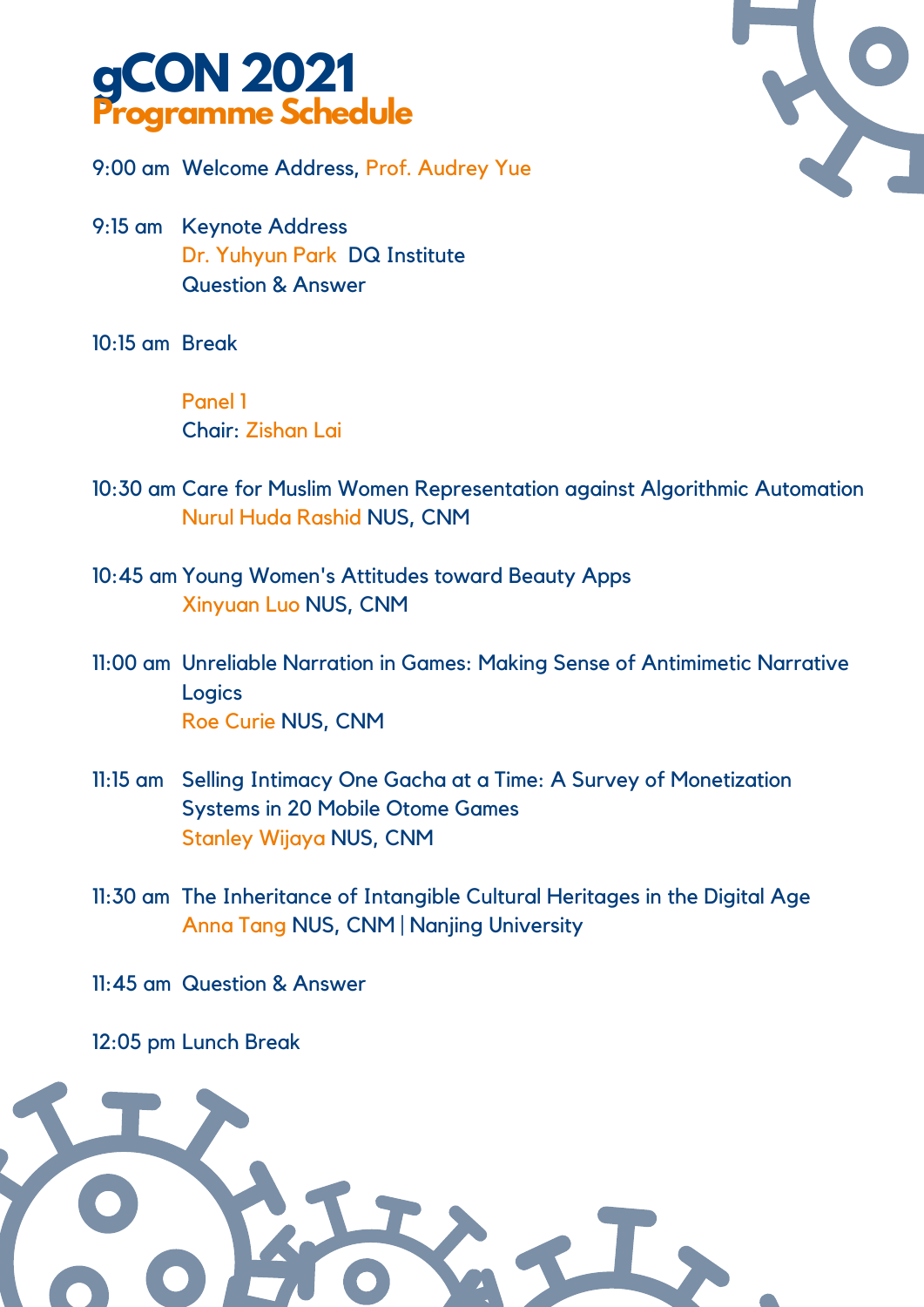



12:55 pm Announcements

1:00 pm Introduction of Keynote Speaker and Moderator, Prof. Taberez Neyazi Keynote Address Prof. Robin Jeffrey NUS Question & Answer

2:00 pm Break

Panel 2 Chair: Purnima Kamath

- 2:15 pm The Platformization of Cultural Production in a Post-socialist Chinese **Village** Gao Xueying NUS, CNM
- 2:30 pm God helps those who help themselves: The moral economy and compassionate discourse of Chinese livestreaming sales Yue Cao NUS, CNM | Fudan University
- 2:45 pm Between global and personal concerns: Participating and organizing mechanisms of consumer activism from a politicized angle Chen Zhuo NUS, CNM
- 3:00 pm Tensions of Climate Change Discourse Between China and the United States: Comparative Social Network Analysis on Weibo and Twitter Yifei Wang NUS, CNM
- 3:15 pm Question & Answer

3:30 pm Break

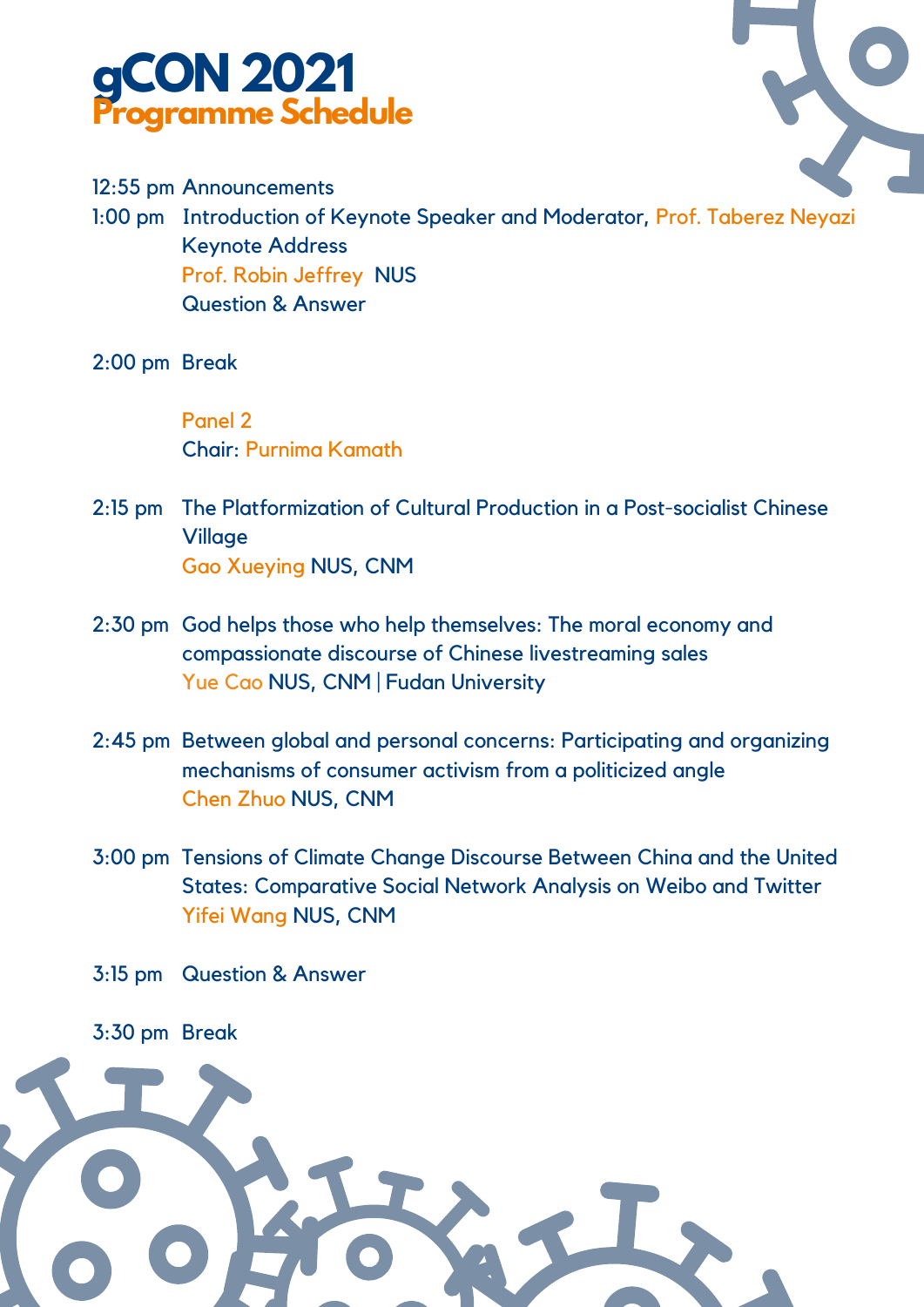



Panel 3 Chair: Samseer Mambra

- 3:45 pm Media framing effect on Facebook engagement: Nationalism and political polarization in Korea-Japan trade dispute 2019 Jamie Sookyung Cho NUS, CNM
- 4:00 pm Media reliance for Complementary and Alternative Medicine, Trust in Science and Misunderstanding of COVID-19 Yuanyuan Wu NUS, CNM
- 4:15 pm Media Representation of the Monarch in Malaysia: Political Contest of the Johor Royalty after General Election of 2013 Liaw Pey Wen NUS, Department of Malay Studies
- 4:30 pm Muslim aesthetics and voices on screen: an analysis of contemporary Islamic cinema in Indonesia Najwa Abdullah NUS, CNM
- 4:45 pm Locating the 'culture' in 'cancel culture': sociopolitical public discourse in **Singapore** Paul Jerusalem NUS, CNM
- 5:00 pm Question & Answer
- 5:20 pm Closing and Wrap-up, Prof. Weiyu Zhang

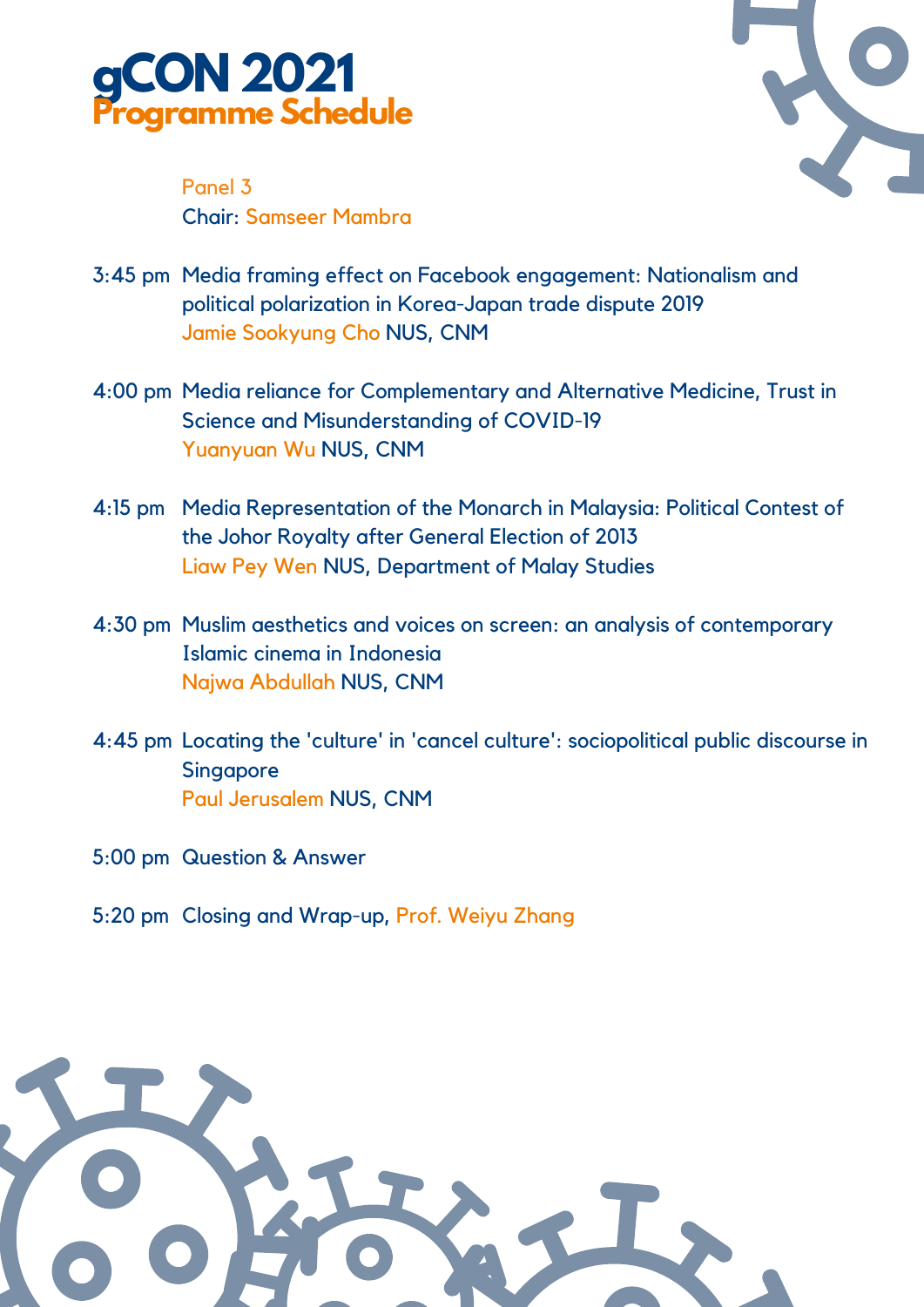# **Keynote Speaker**



# Dr. Yuhyun Park

Dr. Yuhyun Park is a world-leading expert in digital skills and child online safety. She created the Digital Intelligence (DQ) concept and framework, which is the world's first global standards and a common framework for digital literacy, skills, and readiness (IEEE 3527.1) which was endorsed by the IEEE Standards Association, OECD, and World Economic Forum in 2018. Dr. Park developed the Child Online Safety Index, the world's first real-time metric tracker to help nations understand their children's online safety status, and leads the #DQEveryChild initiative, a global digital citizenship movement for children.

In addition, she has been serving in various international leadership positions related to digital economy, skills, and safety, including as the leader of the EQUALS ITU Digital Skills Coalition, the chair of TikTok Safety Advisory Council AP, and International Lead for Digital Economy in the G20 Civil Society (2020). She also serves as an adjunct professor at Yonsei University and a board member at Future Consensus institute in South Korea.

She has received several international awards, including recognition as a World Economic Forum Young Global Leader, Ashoka Fellow, Eisenhower Fellow, and multiple UNESCO prizes. She co-authored the "Dictionary for Economics", which is the most widely used dictionary for economics in Korea. Her academic experiences include serving as an adjunct professor at Yonsei University in Korea and as a director at Nanyang Technological University in Singapore. Dr Park completed her Ph.D. degree and post-doctoral studies in biostatistics at Harvard University.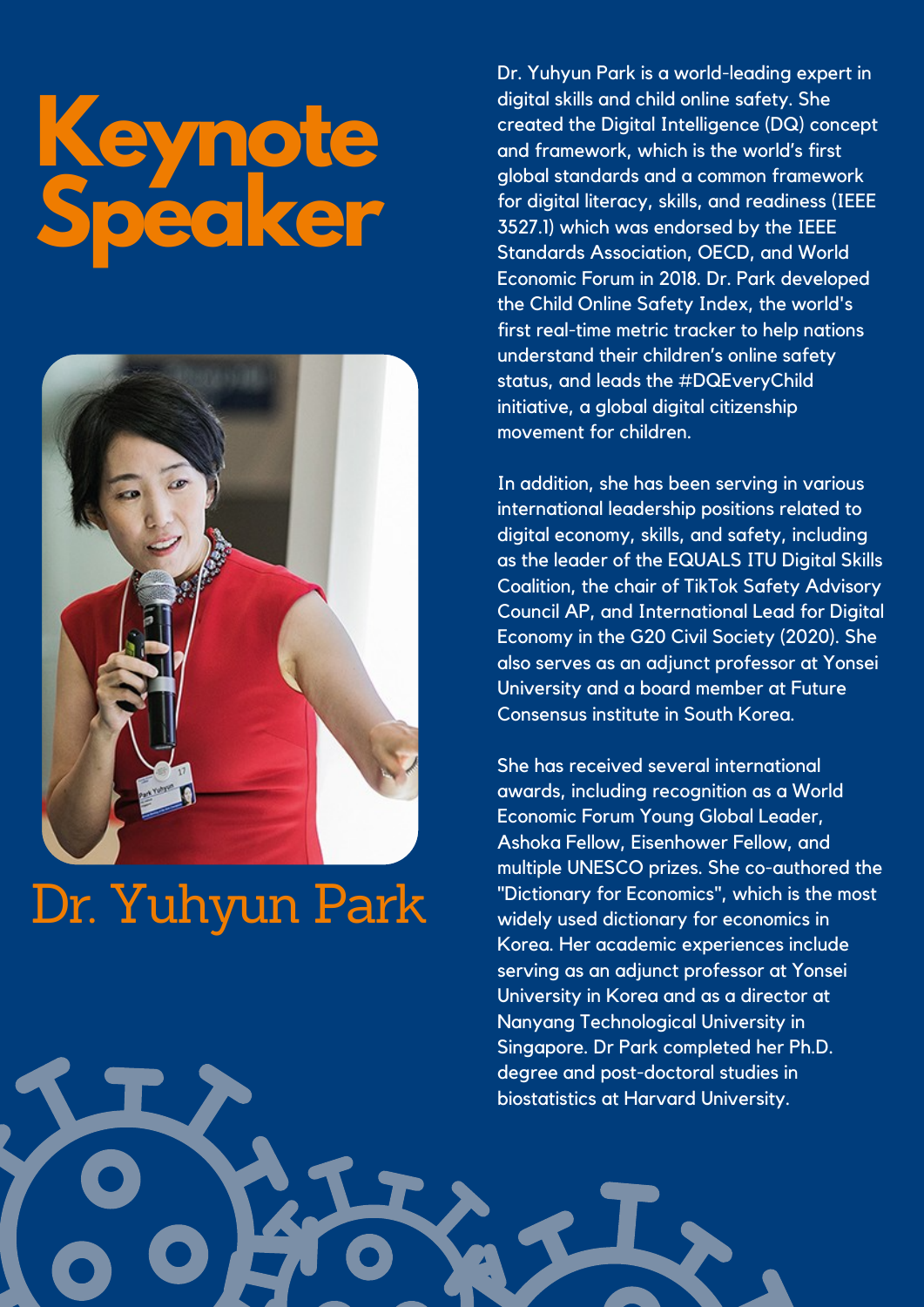# **Keynote Speaker**



# Prof. Robin Jeffrey

Professor Robin Jeffrey is a visiting research professor at the Institute of South Asian Studies, based at the National University of Singapore, since 2009. He is the author of India's Newspaper Revolution (2000 and later editions). His primary research interest is the modern history and politics of India, especially with reference the northern area of Punjab and Kerala in the south. He is also interested in Indian media studies and development studies.

Professor Jeffrey has published, with his colleague Assa Doron, Waste of a Nation: Garbage and Growth in India (Harvard University Press, 2018). He and Doron also coauthored The Great Indian Phone Book (London: C. Hurst/New York: Harvard University Press, 2013), which was published in India by Hachette under the title of Cell Phone Nation.

He has also co-edited with Ronojoy Sen and Pratima Singh, More than Maoism: Politics, Policies and Insurgencies in South Asia (New Delhi: Manohar, 2012), and co-edited with Ronojoy Sen, (New Delhi: Oxford University Press, 2014) and Media at Work in China and India (New Delhi: SAGE, 2015).

He has written about Kerala, Punjab and Indian media. A third edition of India's Newspaper Revolution was published in 2010, and The Decline of Nair Dominance, first published in 1976, remains in print. He contributes to ISAS policy papers and reports. He first lived in India as a school teacher in Chandigarh from 1967 to 1969 and has spent six years in India between 1967 and 2019. He completed a doctorate in Indian history at Sussex University in the United Kingdom in 1973, taught for 25 years in the Politics Program at La Trobe University in Melbourne, and worked twice at the Australian National University in Canberra.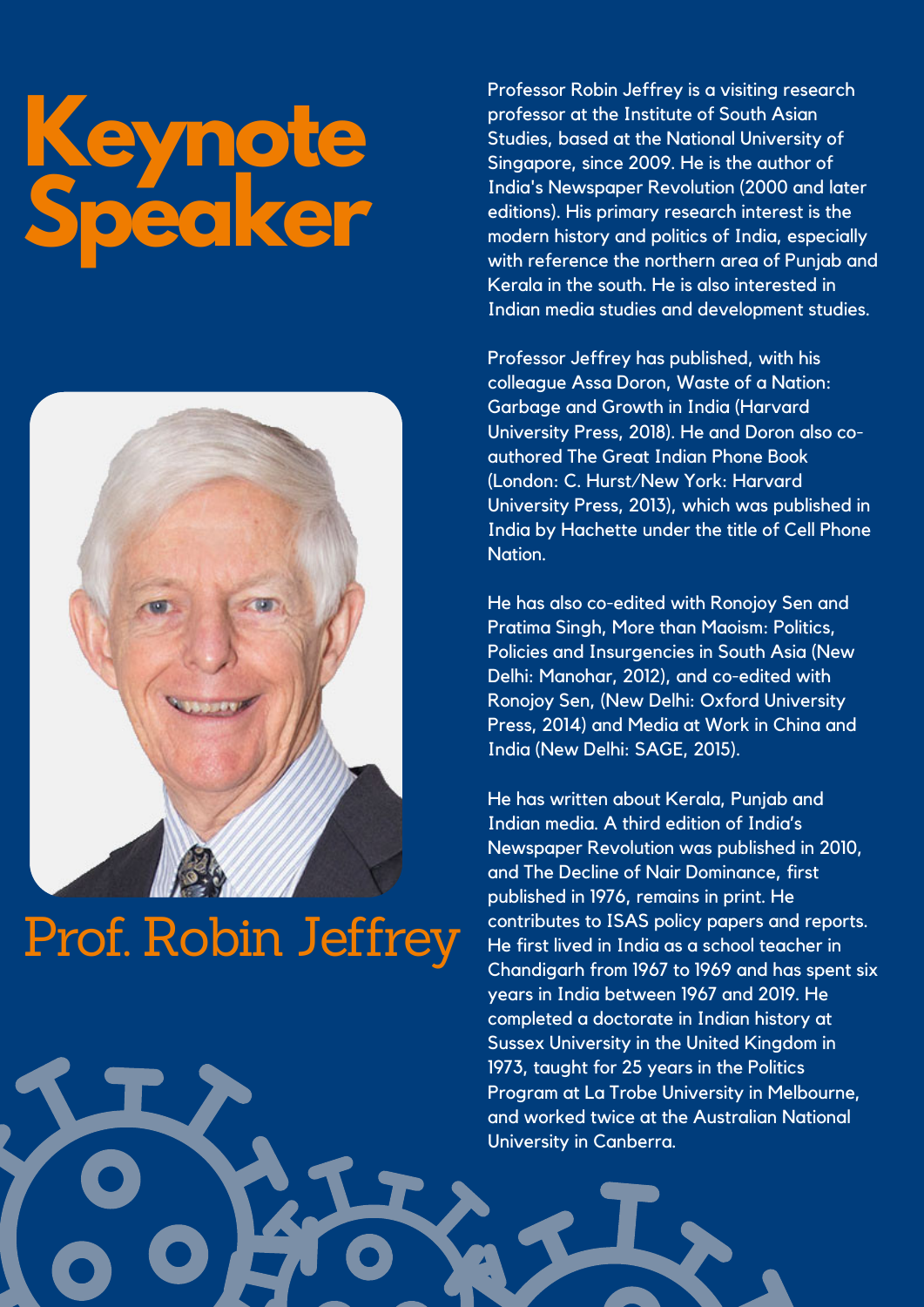



The outbreak of the Covid-19 pandemic last year has forced a surge in the use of digital technologies, which changed the way we study, work, and play. The reconfiguration of our social practices speeds up the digital transformation of our society. Additionally, the flourishing media and technology consumption during the pandemic continues to significantly affect our everyday culture. As a result, we live in a reality where the differences between the physical and the digital are blurred. Against the backdrop of this inevitable relationship between humans and digital technologies, many social issues have been discussed: the unequal access to digital media and technology intensified social inequalities; the mandatory contact-tracing apps raised debates over data privacy and agency; the infodemic exacerbated the crisis of social trust and cyber-nationalism; the extensive use of media platforms and applications affected our wellbeing. All these events reveal the vital and ubiquitous role of media, technology, and culture in today's tumultuous time.

In light of these discussions, this year's CNM Graduate Students Conference (gCON 2021) will be hosting keynotes on rediscovering the power of media, technology and culture in a post-pandemic world. The two keynote addresses will explore these topics from academic and industry perspectives in the hopes of elaborating theoretical and practical approaches that we can hopefully adopt as we tackle these inquiries.

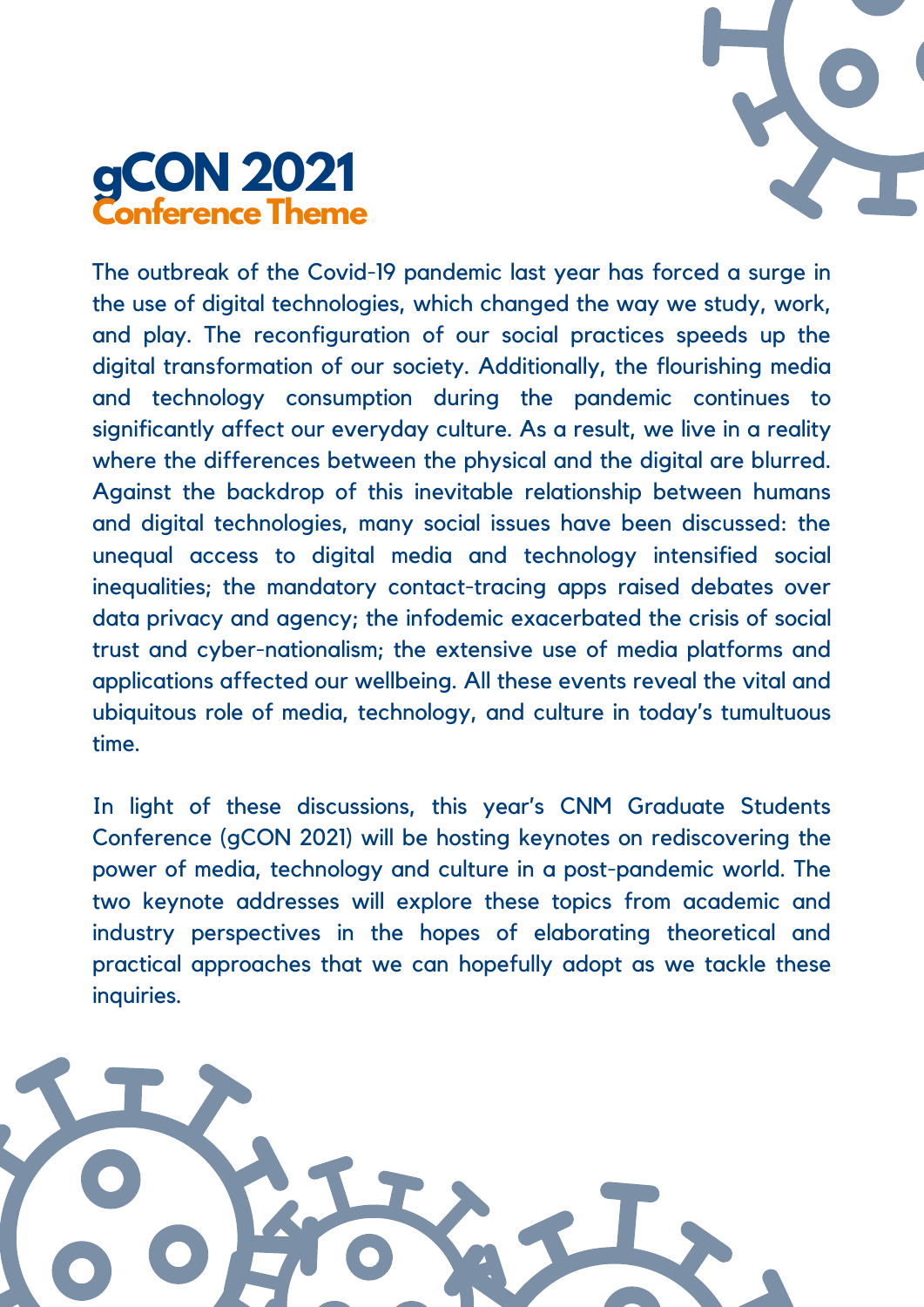# **Care for MuslimWomen Representation against Algorithmic Automation**

#### Nurul Huda Rashid

National University of Singapore

Nurul Huda Rashid (she/her) is a PhD candidate in the Cultural Studies in Asia programme. Her dissertation explores the role of algorithms as a tool in the study of Muslim women images in the data turn. Prior to rejoining academia, Nurul articulated this research as a visual arts project, 'Women in War', where she explored the role of annotation as countervisual and counter-data strategies to the singular representation of images in search engines. She aims to incorporate art-as-practice in her participatory action research with Muslim women communities during her fieldwork. Nurul loves cats and hopes to adopt one someday.

This paper aims to discuss the changing contexts and 'ways of seeing' in the study of images of Muslim women. Muslim women images have been shaped by historical colonialism alongside the ideological imagination of Orientalism that imprinted Muslim women into tropes of the odalisque in the harem. This Oriental gaze was captured through the imperial role of the daguerreotype camera and facilitated through the mass reproduction and dissemination of the image into colonial postcards for the consumption of the Western world. The shift into cinema and news media further illuminated tropes of the exotic as a spectacle of the Arab world, reifying the Orientalist gaze that is embedded in the symbol of the hijab (veil). The exotic is however altered in the post-9/11 world when images of Muslim women were depicted as dangerous or insecure, articulated through narratives of security and surveillance, or in need of saving. These eurocentric perspectives are later challenged in the digital age of social media where #MuslimWomen becomes a source of self-representation for Muslim women: to own their own subjectivities and images through fashion and entrepreneurship, and activism. Recent scholarship on AI and data studies have identified a new context for the study of Muslim women images, shaped through attention on imagemaking technologies beyond the camera as a way of seeing. This paper aims to identity the role of the algorithm as a new site of reproduction and circulation of Muslim women images through the concepts of visuality and countervisuality.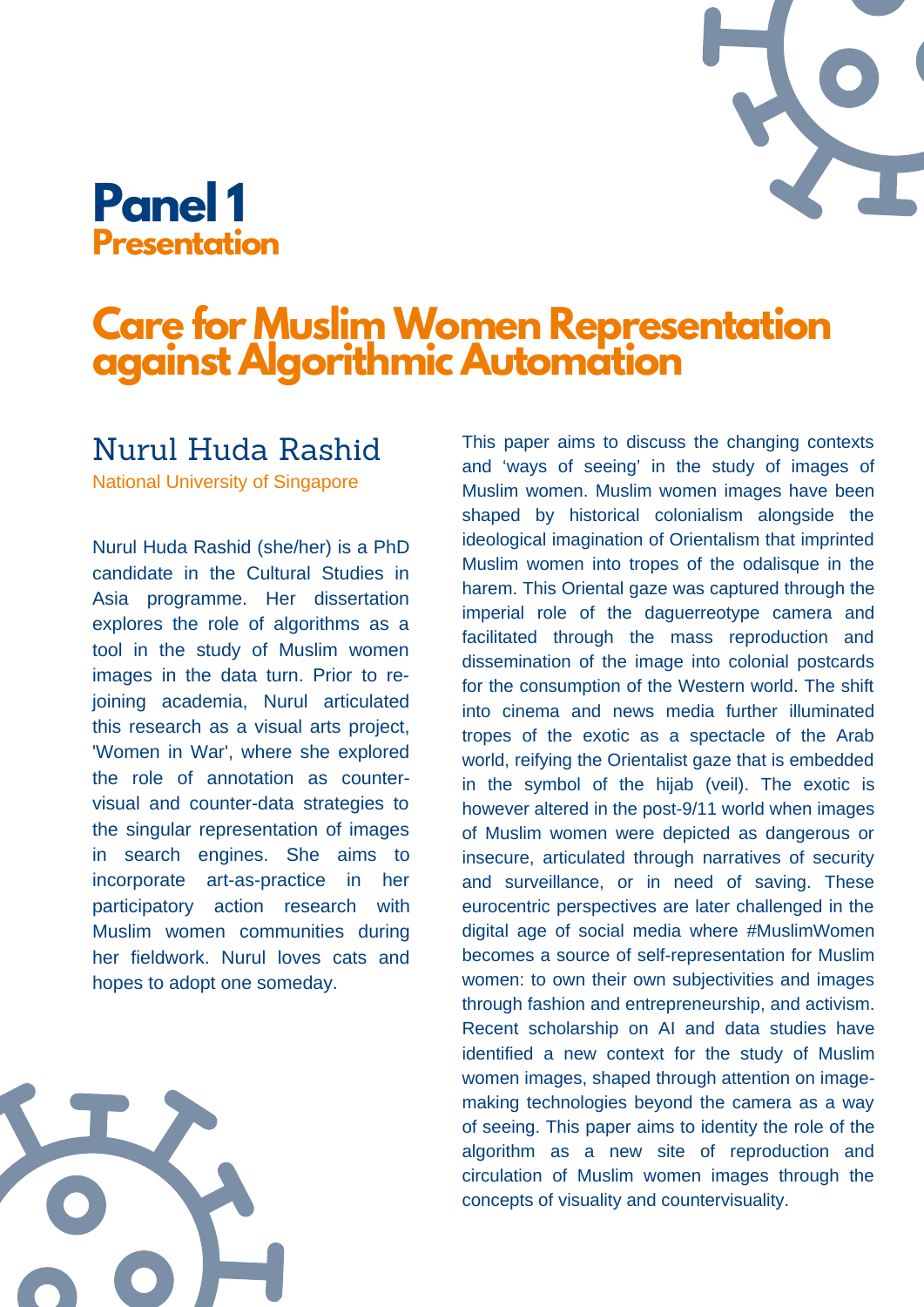

# **YoungWomen's Attitudes toward Beauty Apps**

#### Xinyuan Luo

National University of Singapore

Hi, I'm Xinyuan Luo. I come from Shanghai, China. I graduated from the University of Michigan, Ann Arbor, and achieved a bachelor's degree in Communication and Media. Currently, I am a master student in the Department of Communication and New Media at the National University of Singapore. My research interest is about health communication, social media and online well-being, gender and society.

When the world's first photo-editing Software, Adobe Photoshop, was released in 1987, people entered a new era of photo-editing. And when the world experience the blessings brought by technology development, beauty apps, the popular self-editing tools, have changed the ways of life of billions of people.

Beauty apps offer instant beautification: airbrushing skin, enlarging eyes, whitening teeth, and even changing body size. One more click, and the photos retouched could be shared onto social media sites. Easy to use, beautification apps have found their way into hundreds of millions of cellphones and tablets--everyone now has the chance, as well as the means, to look like his or her ideal self. Despite the popularity of beauty apps, many people have raised concerns about how the usage of beauty apps may impact women's construction of self-image and psychological well-beings. This research is aimed at 1) learning a series of behaviors, ranging from taking selfies, selecting pictures, editing, and posting, and 2) investigating the role of social media play in those behaviors. 3) examining women's attitudes towards beauty apps. Specifically, how the usage of beauty apps and the dynamics between social media and beauty apps will change women's lives. This study will apply exploratory sequential design which involves two phases: qualitative phase (open-needed question) and quantitative phase (close-ended question). A joint display can be used to integrate two strands of data through visual presentation of synthesis that demonstrates a connection between behavior characteristics (qualitative) and scale scores (quantitative).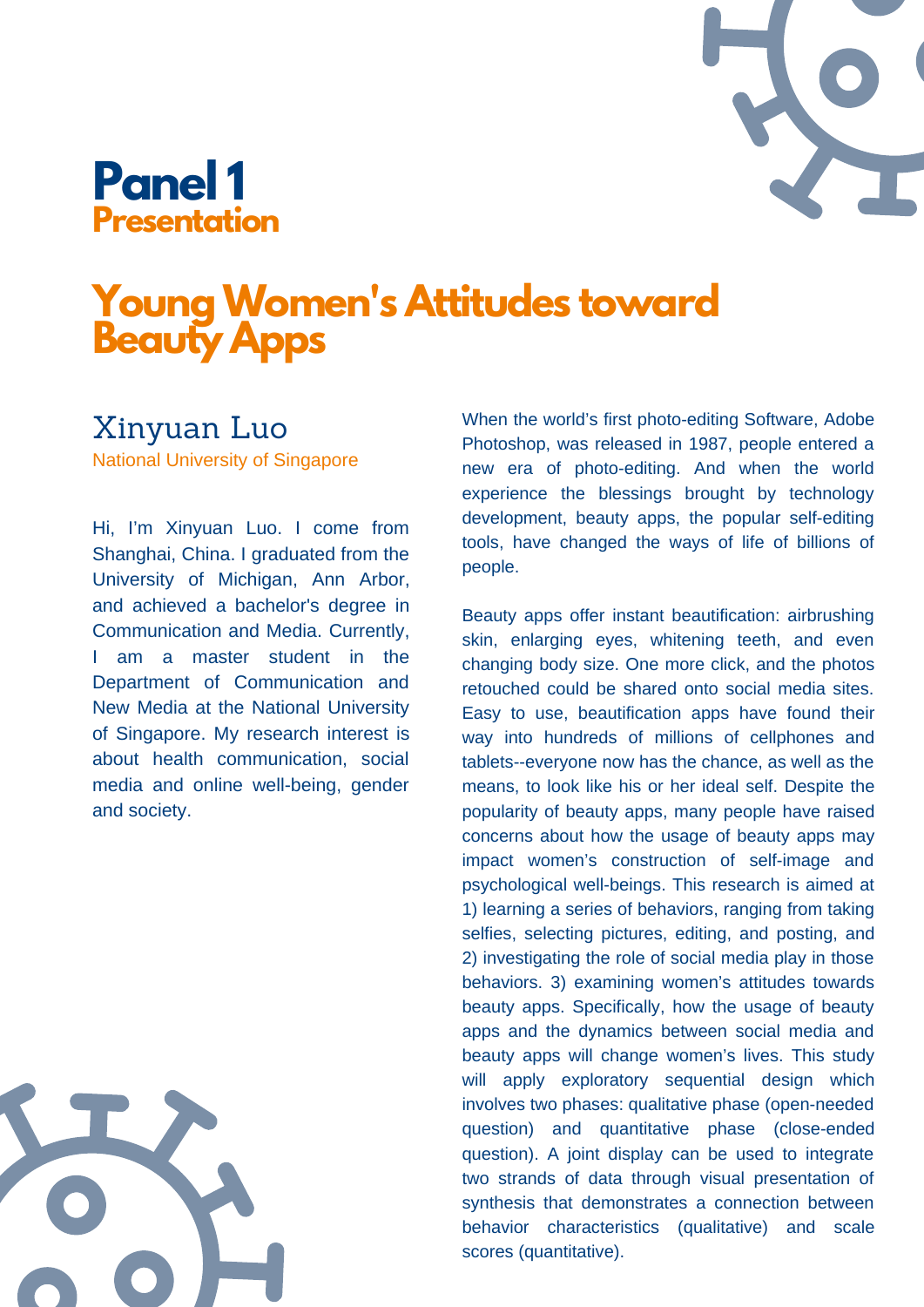# **Unreliable Narration in Games: Making Sense of Antimimetic Narrative Logics**

#### Roe Curie

National University of Singapore

Roe Curie is a final-year Master's student at the Department of Communications and New Media. Her research interests lie in the ludonarrative space - particularly in the area of unreliable narration in video games, and what it is about the storytelling medium of games that make unreliable narration an unnatural experience for the player.

In narratives with antimimetic unreliability, we are faced with a possible tension between the author's artistic intent and the reader's need for reliable information. While both unreliable and unnatural antimimetic narration have been discussed in the context of other narrative mediums, these phenomena have not been closely examined in video games. Through close readings of Orwell and OneShot, we explore what it is about unreliability in the medium of video games that make the player experience unnatural – more so than in other mediums – and why players continue to engage with these games despite experiencing antimimesis. Our findings suggest that knowledge of the presence of antimimetic narrative logics coupled with successful mental transitions using appropriate reading strategies motivates players to continue committing to the game de-spite the unreliability of the narrative logics. To begin to explain this, we propose the concept of Trust – a higher level trust that can override the feelings of distrust in moment-to-moment gameplay.

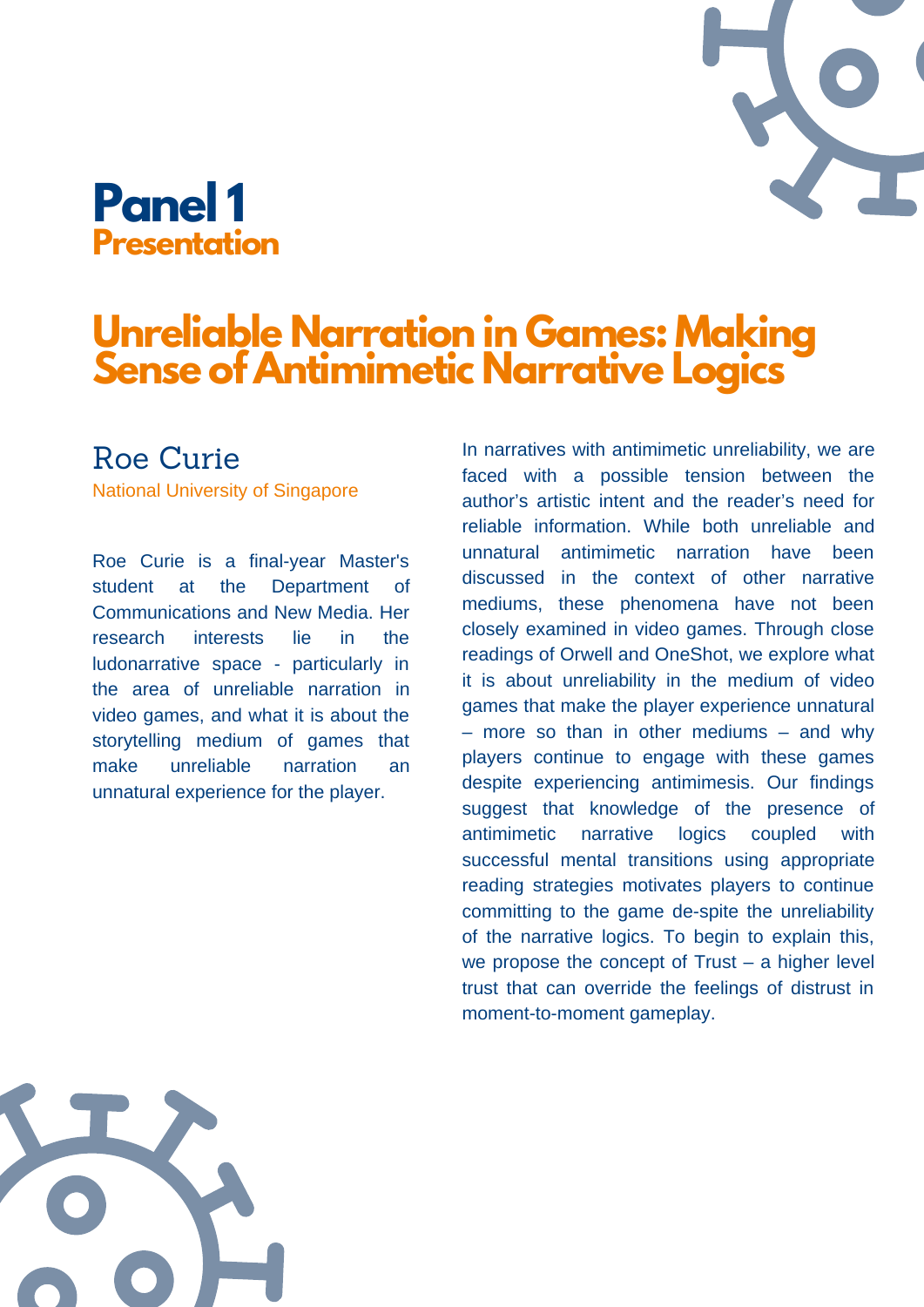# **Selling Intimacy One Gacha at a Time: A Survey of Monetization Systems in 20 Mobile Otome Games**

#### [Stanley](https://p.gcon.one/orga/event/2021/speakers/24/) Wijaya

National University of Singapore

Stanley Arvan Wijaya is a Year 2 Communications and New Media Masters student at National University of Singapore. His research focuses on the emergence of Visual Novel from a culturally specific Japanese medium to its current international form, utilizing both cultural studies and platform studies approaches to uncover this history. His Undergraduate Honours Thesis examined how Steam, a western game marketplace platform, influenced the growth and development of Visual Novels as a genre in the west.

Otome games or female-oriented dating simulation games offer an alternate space within gaming, targeting the historically overlooked female gaming market. Following recent gaming trends, the genre has increasingly moved onto the mobile gaming market, and with that migration comes changes in the game's form and structure as well. While previous research has focused on individual game titles, a broader survey of the mobile Otome games landscape has yet to be conducted.

This paper aims to complement existing examinations of Otome games through a survey of 20 mobile Otome games titles on the iOS platform. The paper focuses on two aspects of these games: the monetization strategies implemented and the systems of play encouraged.

By comparing the ways mobile Otome games monetize and structure themselves, in relation to other non-Otome mobile games, this study aims to contextualize the changes seen in mobile Otome games as part of a larger trend of exploitative design within the mobile gaming market.

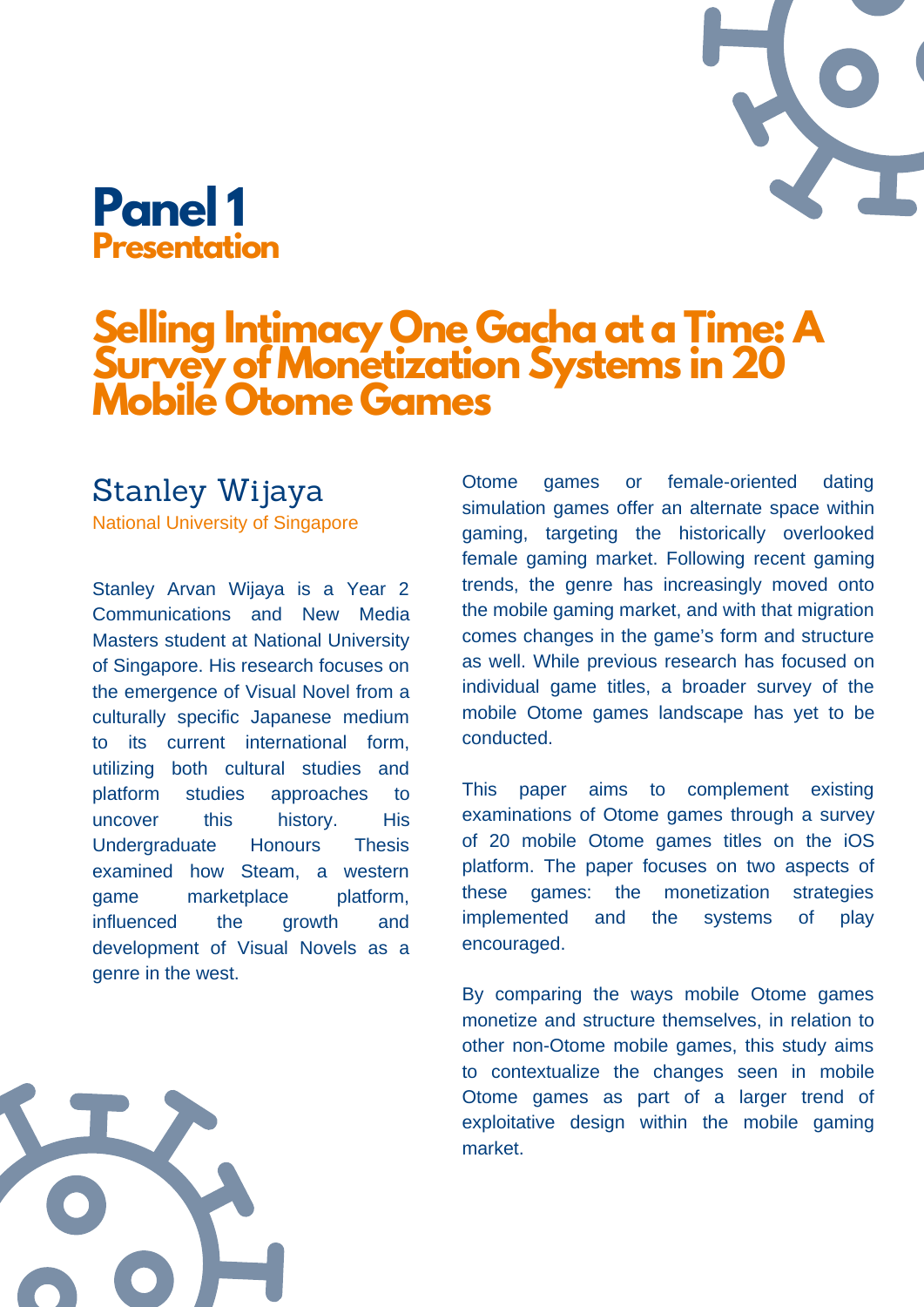

# **The Inheritance ofIntangible Cultural Heritages in the Digital Age**

#### [Anna](https://p.gcon.one/orga/event/2021/speakers/45/) Tang

National University of Singapore Nanjing University

Jinyu Tang is a PhD candidate in the School of Information Management at Nanjing University. She currently is a visiting research student in CNM, NUS. Her research focuses on digital intangible cultural heritage preservation and public culture service.

Although people are aware that taking advantage of advanced technologies is a promising way of safeguarding the intangible cultural heritages (ICH), the digital ICH platforms built for visual presentation and interaction are either not much different from those of material heritages, or just for entertainment, which obviously could make a limited contribution to the ICH inheritance in the public. Therefore, it is essential to figure out the factors that affect the transmission of ICH in digital means.

The on-going research would be firstly conducted by semi-structured interviews to explore the factors that influence the acceptance and effectiveness of the digital ICH platforms and services in the public, which would be used to propose hypotheses. Then, by constructing a model based on the technology acceptance model, attention-interest-desire-memoryaction model, and experiential learning theory, the factors that facilitate and hinder the transmission of ICH knowledge and skills in digital ways could be investigated theoretically. At the second stage, a questionnaire will be designed to collect people's ideas about transmitting and learning ICH in digital ways and their experience about current ICH products and research platforms. The collected data would be used to validate the hypothesized model. As for the sampling for the data collection, purposive sampling would be applied.

Hopefully, the research could identify the factors that influence the effectiveness and efficiency of those digital platforms, which may provide useful suggestion for the practical implementation in the future.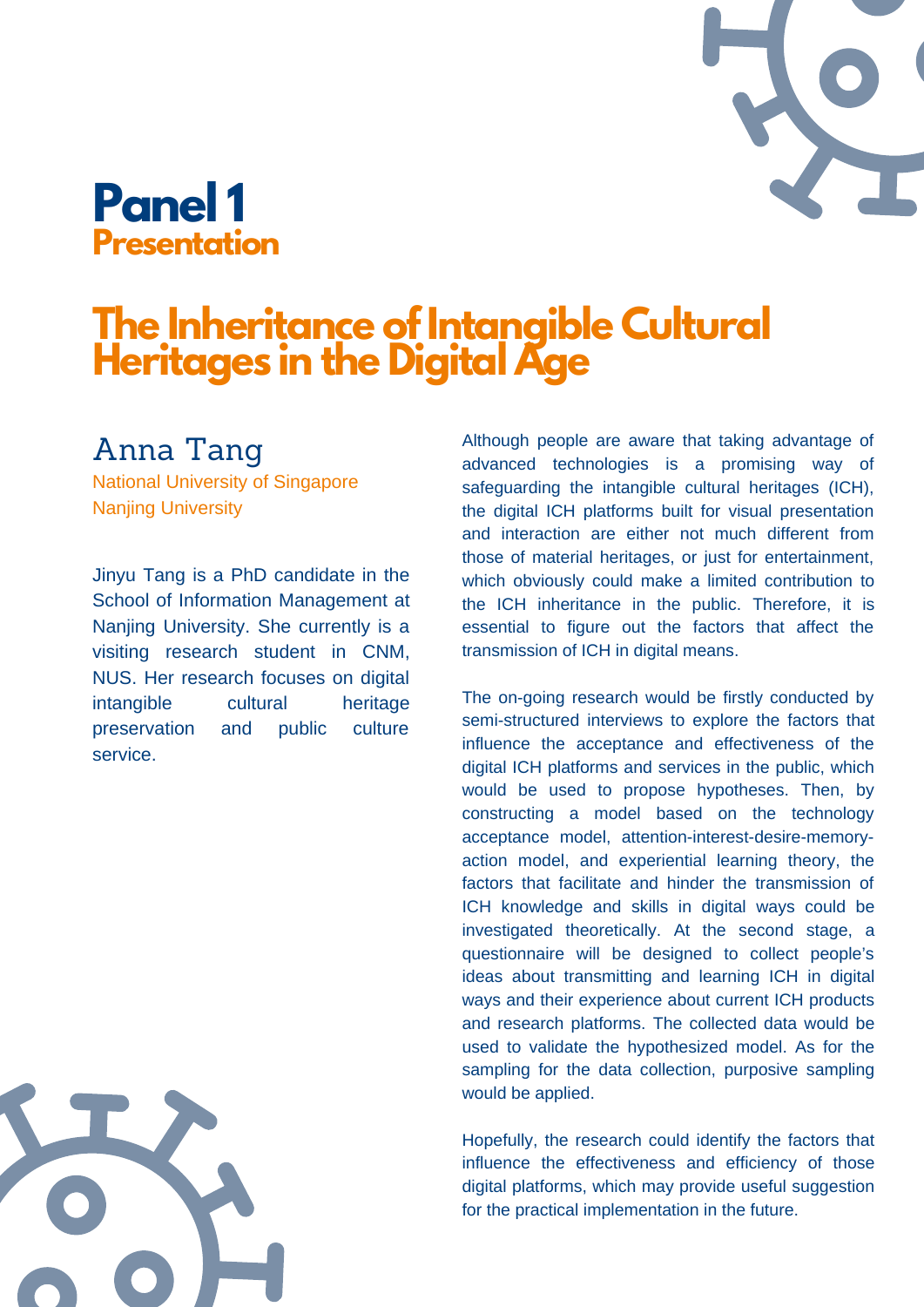

# **The Platformization of Cultural Production in a Post-socialist Chinese Village**

#### Gao [Xueying](https://p.gcon.one/orga/event/2021/speakers/46/)

National University of Singapore

Xueying is a Ph.D. candidate in the program of Cultural Studies in Asia. Her thesis is on popular cultural production and representations of rural China in the national policy context of "village revitalization" with a particular interest in how is rural cultural subjectivity conditioned by the dynamic power relations in postsocialist China.

With increased internet access and more affordable smartphones, China is gradually closing the digital divide between the rural and urban regions in some respects. This research explores the platformization of cultural production in rural China in the policy context of village revitalization and poverty reduction. In the spring of 2020, Cunguan Xiaoshu, a college-graduate village official in Huichuan, Gansu Province, became popular on the short-video platforms for selling pigs through online streaming. With his help, the villagers sold a total of over 2600 pigs that were overstocking due to the close-down of the livestock markets during the pandemic. What is behind this is cooperation between the local government and a multi-channel network (MCN) to train the villagers into internet celebrities for better publication of the villages and the prosperity of e-commerce. In comparison with the commercial success of Li Ziqi, a world popular internet celebrity who produces knowledge about rural China, this research brings in the case of Xiaoshu and other local content-producers to unfold the complexity of cultural politics between the State, rural residents, MCN and the local internet celebrities in the State's effort to reduce poverty and revitalize the countryside through digital platforms. It is proposed that the local content producers' resistance to platform economy reveal characteristics of the postsocialist rural China.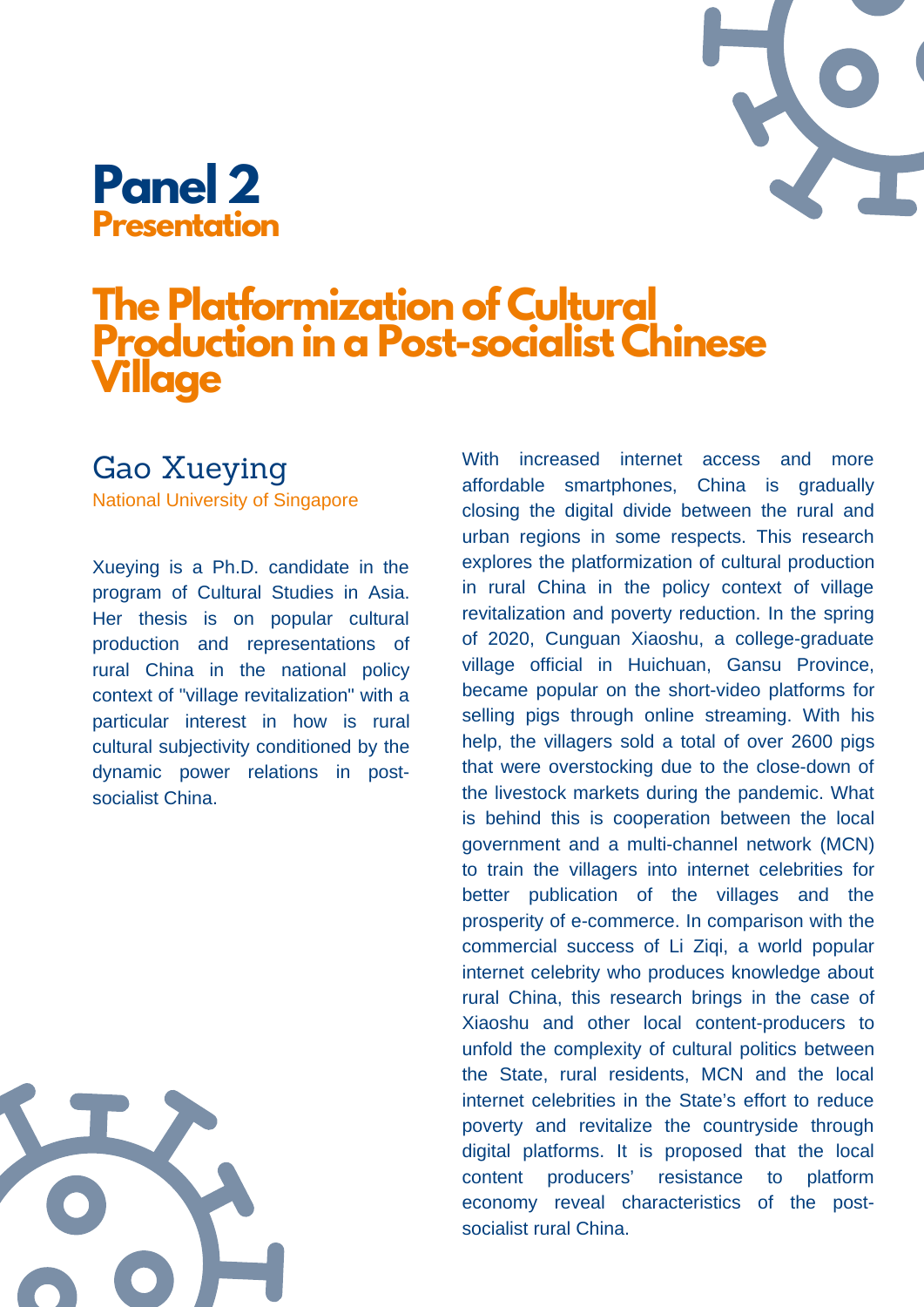

#### **God helps those who help themselves: The moral economy and compassionate discourse of Chinese livestreaming sales**

#### [Yue](https://p.gcon.one/orga/event/2021/speakers/46/) Cao

National University of Singapore Fudan University

My name is Cao Yue, you can also call me "Nick". I am a PhD candidate in School of Journalism, Fudan University, as well as a Research Exchange Student in NUS, CNM. My research interests include celebrity studies, platform studies, culture studies and urban communication. I am doing my PhD dissertation that mainly talks about the moral economy of short-video platforms like Douyin and Kuaishou, and explores how strangers will interact and reshape their social relationships.



The COVID-19 pandemic shocks the traditional real economy, rising new livelihood issues, and also let the gig economy permeate all walks of society. In contemporary China, the popularity of livestreaming sales has been regarded as one of the keys to the national economic recovery. Meanwhile, it sparks great social controversy since increasing anchors choose to perform their private suffering to gain public compassion and selling commodities, which implies the norms of compassion might be dramatically negotiated under the environment of digital platforms. In contrast to the existing studies with narratives like marketing or critical sociology, this paper adopts the moral economy approach to reveal the porosity of livestreaming sales. Specifically, it tries to explore how the "double movement" is constituted between economic activity and moral norms.

Through 5 months of digital ethnography, I followed the media life stories of 6 anchors, with depth interviews and context analysis as well. The research finds that: (1) From the disadvantaged anchors' view, the livestreaming sales is regarded as a special economy based on the "survival ethics", which can only help sustain livelihoods, rather than make a fortune. However, it is the cost that their miserable life stories would be exposed to unforeseen audiences inevitably. In addition, they are likely to get caught up in online bullying, hate speech and trolling. (2) As for the audience or consumers, they treat their shopping as good deeds in the name of individual, and pose certain moral expectations on the anchors' performance that it needs to be inspirational. (3) The platform seems to be the biggest winner not only because of its high tax from e-commerce and virtual gifts, but also the successful anchors will be packaged as proof of corporate social responsibility, bringing extensive social benefits. In sum, it concludes that the digital platform may filter the accountability at the level of social structure and reinforce the individualistic ethic of compassion in contemporary China.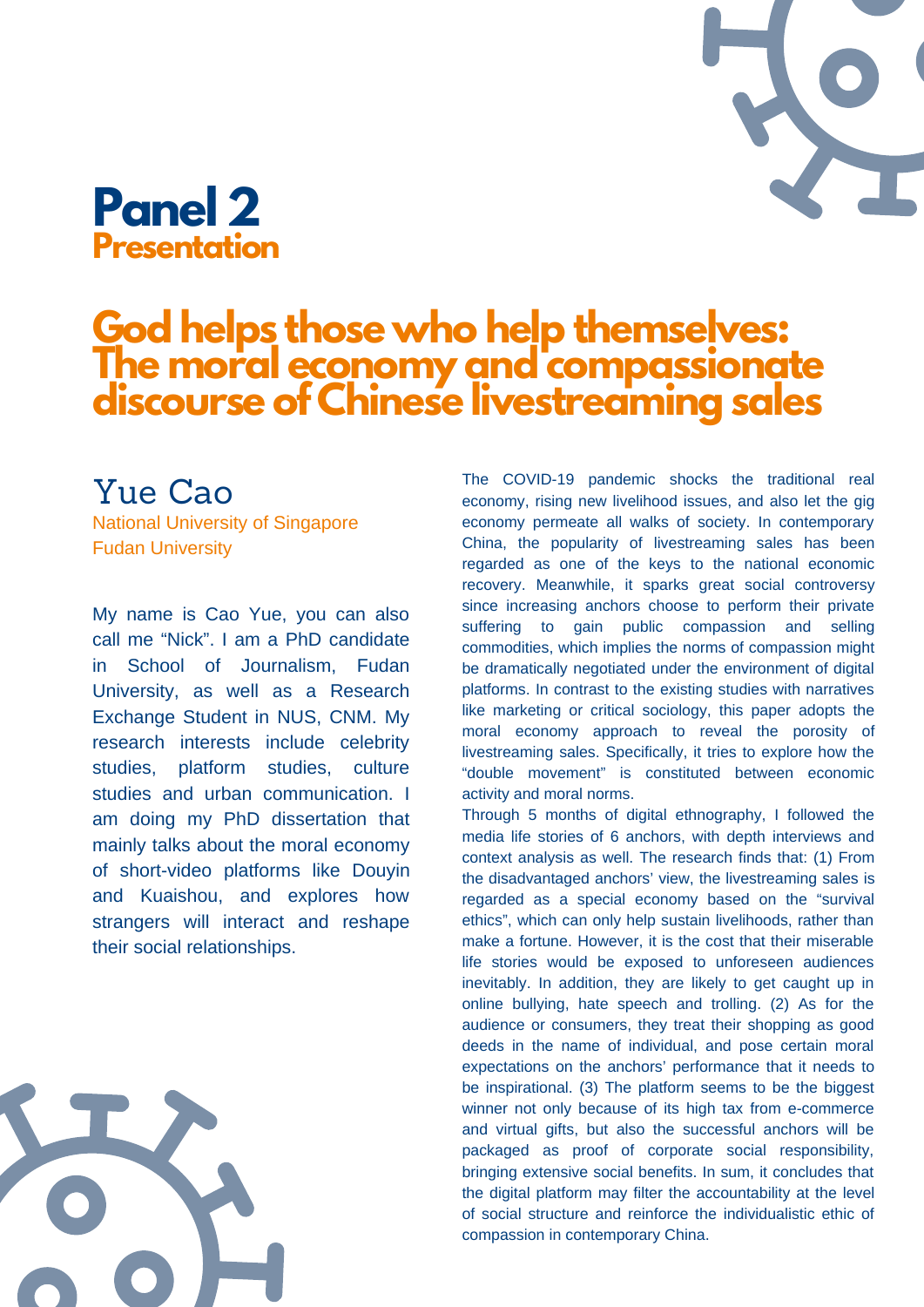#### **Between global and personal concerns: Participating and organizing mechanisms of consumer activism from a politicized angle**

#### [Chen](https://p.gcon.one/orga/event/2021/speakers/46/) Zhuo

National University of Singapore

Zhuo Chen is a PhD candidate at the Department of Communications and New Media, National University of Singapore. His research interests include activism, civic engagement, public opinion, and collective efforts in general, with a particular focus on the role of media tech. He has published articles in Social Media + Society, Journal of Broadcasting & Electronic Media, Telematics and Informatics, Public Relations Review, and Cyberpsychology, Behavior, and Social Networking.

This research focuses on the trend of personalization of politics, which posits that, against the backdrop of deindustrialization and individualization in the advanced democracies, participation in collective action is increasingly driven by personal values rather than collective blueprints as well as organized in a decentralized manner instead of an institutional way. To study this phenomenon, this research directs attention to an emerging type of consumer activism and conceptualizes it as politicized consumer activism.

To understand the reason why politicized consumers take part in protest and whether it manifests the logic of personalization of politics, this research uses the 2020 Facebook ad boycott campaign as a case to study its organizing mechanism. To do so, a study was conducted to test the respective impacts of topological structures and action frames on prompting others to join the online protest (i.e., mobilization). More than 100, 000 Twitter posts, along with the account information and following relations of their creators, were collected. The study used triadic closure to measure the clusteredness of the actors' community structure, implemented structural topic modeling to analyze the text and further classified them into personal and collective action frames. The negative binomial regression found that tightly knitted community structure and personal action frames are more likely to prompt others to retweet. Theoretical implications of the findings and directions for future research were discussed.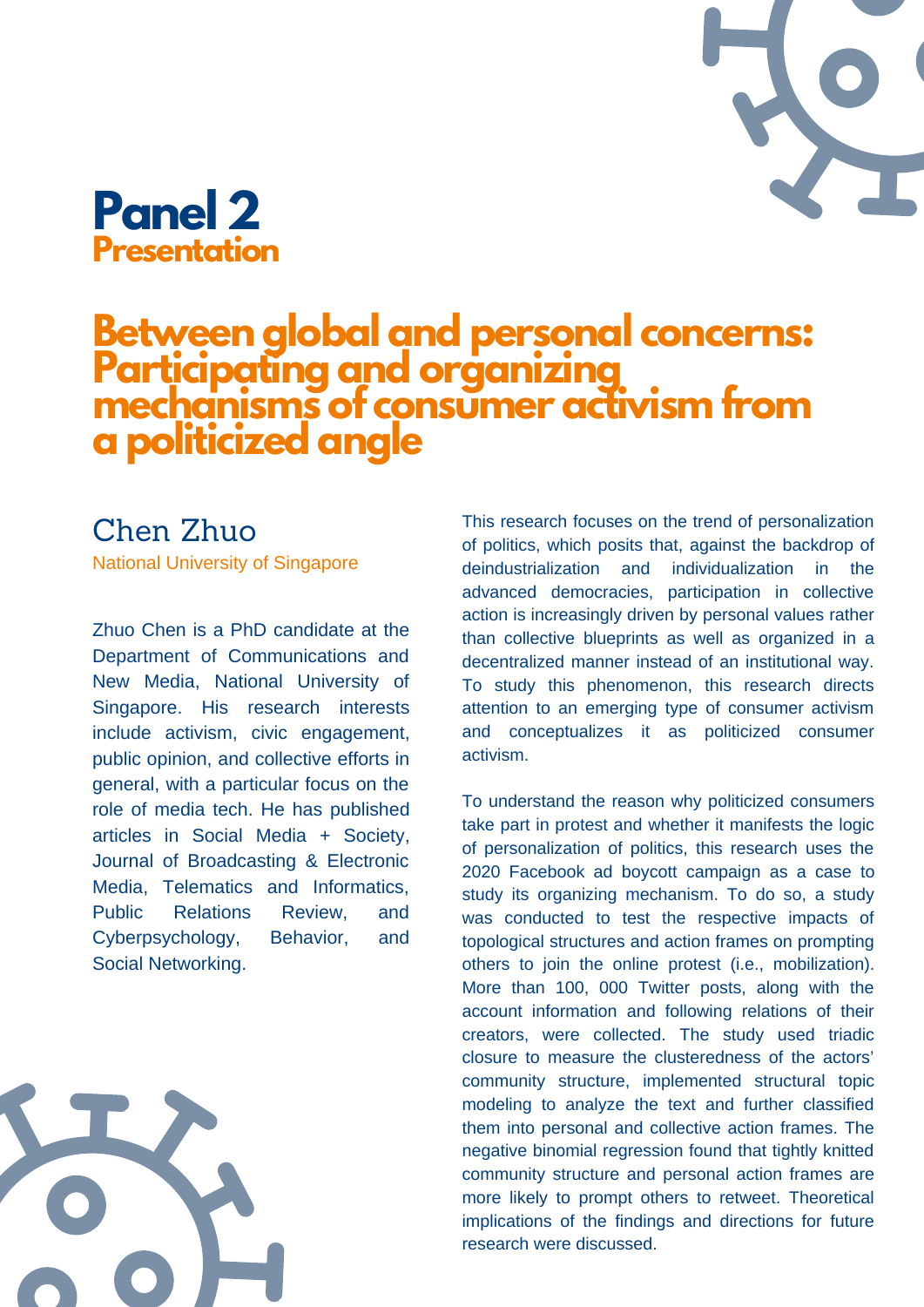#### **Tensions of Climate Change Discourse Between China and the United States: Comparative Social Network Analysis onWeibo and Twitter**

#### Yifei [Wang](https://p.gcon.one/orga/event/2021/speakers/46/)

National University of Singapore

First-year master's student at CNM, interested in political communication, social psychology, and the relationship between public opinion and policy-making.

economic factors. This study adopts a discursive perspective in examining how climate change is debated and portrayed in the two largest carbon emitters on the earth: China and the United States. When the climate change discourse transformed from the scientific field into the social field, it relates to power relationships, both domestically and internationally. In the US, climate change discourse is bottom-up, partisanly divided, and adaptive, but it is top-down, elitist, nationalist, and colonial in China. Through analyzing the representative social media platforms of Twitter and Weibo, the study analyzes the subject (who), content (what), and source (why) of the climate change discourse in China and the US. Accordingly, the research adopts network analysis to identify the key agents, framing analysis to discern various narratives, and emotional analysis to understand the role of temporal perspectives in driving the discourse. This study puts climate change as a social and geopolitical issue and develops the application of discourse analysis in quantitative research.

Climate change is not only a natural risk but also a social discourse that involves multiple politico-

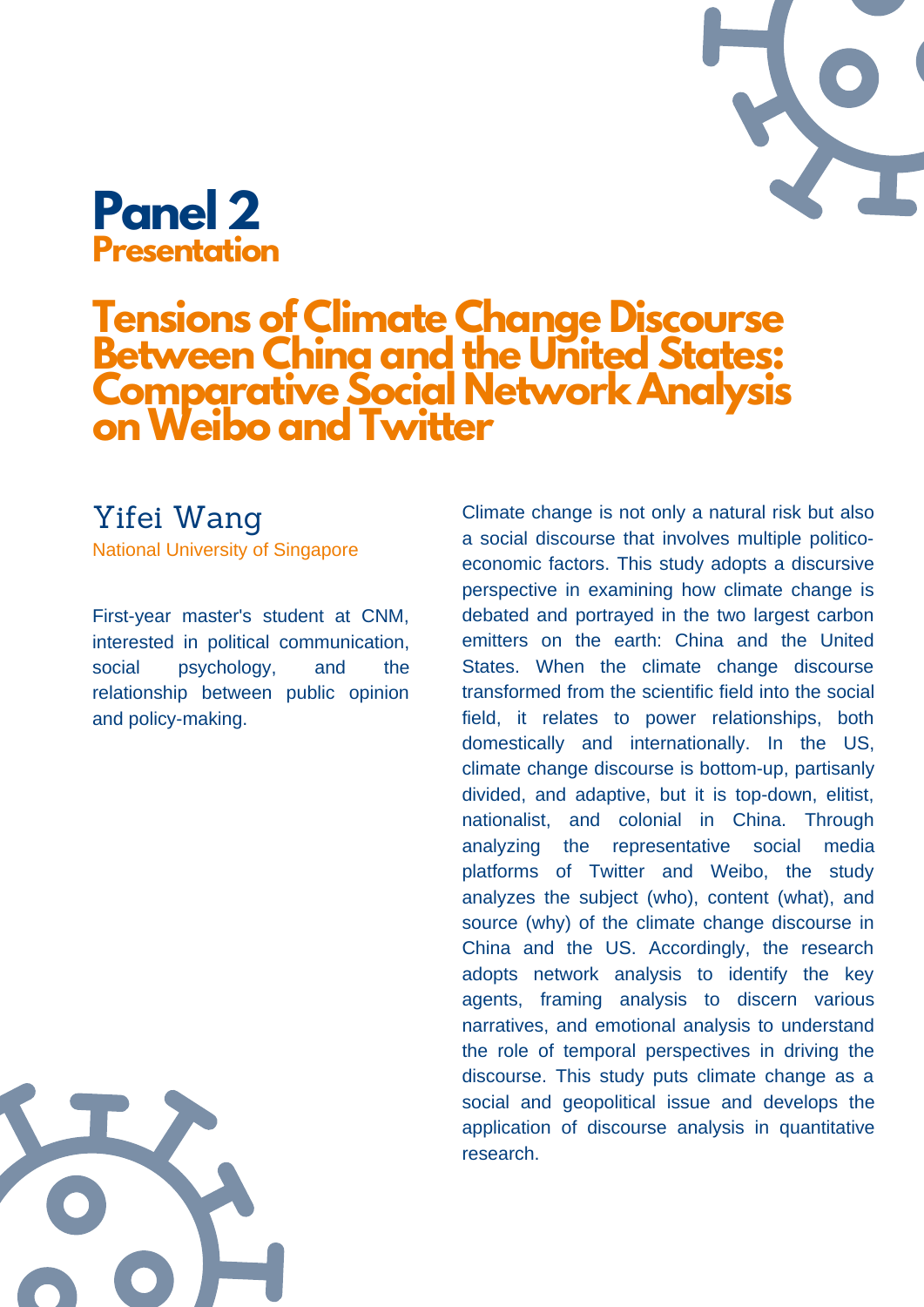#### **Media framing effect on Facebook engagement: Nationalism and political polarization in Korea-Japan trade dispute 2019**

#### Jamie [Sookyung](https://p.gcon.one/orga/event/2021/speakers/46/) [Cho](https://p.gcon.one/orga/event/2021/speakers/46/)

#### National University of Singapore

Jamie Sookyung Cho is a final-year masters' student in the Department of Communications and New Media, National University of Singapore. Before studying in NUS, she worked in an Asia-Pacific advocacy network in nuclear non-proliferation and a foundation for Northeast Asian relations as program officer. She has double BAs in international studies and public administration at Korea University. Her thesis focuses on framing effect on Facebook and the tension between nationalism and political polarization on the Korea-Japan trade dispute in 2019.



While framing and framing effect studies have been conducted for a long time across various issues, time, and country, it is less clear how the concepts work in the social media context. Based on a framework of three media logics and anti-Japanism, this paper examines media framing effects on Facebook regarding the Korea-Japan trade dispute in 2019 through quantitative content analysis and statistical tests such as principal component analysis. Specifically, this paper explores the portrayal of the Korean government in newspapers and Facebook comments, the relationship between media and audience frames, and the manifestation of media logic in Facebook features.

The trade dispute is embedded in a long history of nationalistic sentiments in Korea from failed decolonization efforts. Accordingly, findings suggest that even the politically polarized Korean media has largely towed the typical line of nationalism in covering Korea-Japan relations. However, findings on legacy media's use of Facebook features such as status messages suggest the salience of inherent political logic on social media. Furthermore, in contrast to the overall nationalistic media coverage of the issue, the audience in Facebook have focused on domestic political contestation. It suggests a synergy effect of legacy media and the audience on Facebook – the interplay between political logic and commercial logic in legacy media and political polarization in the audience. The paper contributes to empirical investigation of not only framing effect of Korea-Japan relations, but also the framing effect on audience construction of social reality on Facebook.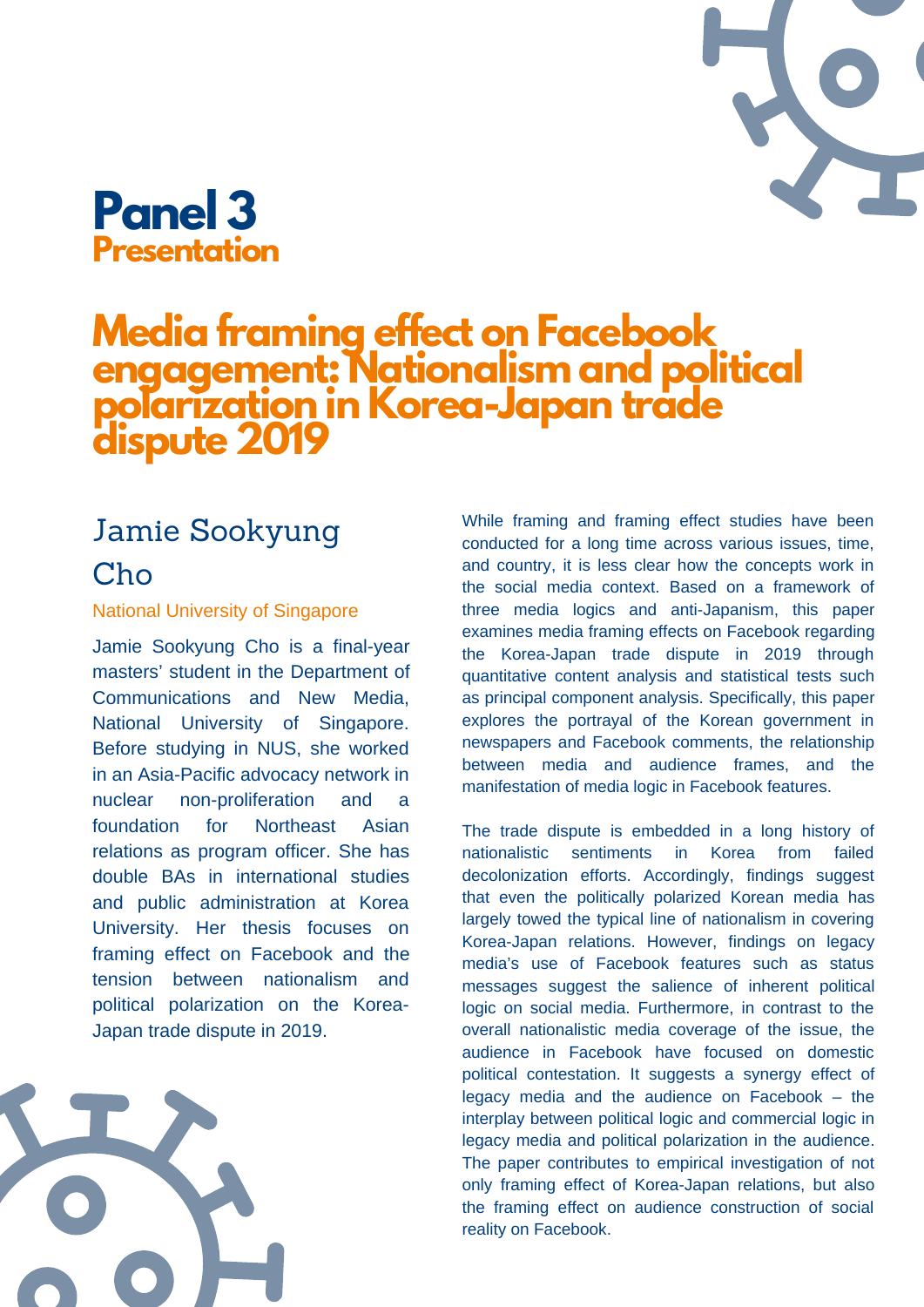# **Media reliance for Complementary and Alternative Medicine, Trustin Science and Misunderstanding of COVID-19**

#### [Yuanyuan](https://p.gcon.one/orga/event/2021/speakers/46/) Wu

National University of Singapore

Yuanyuan Wu is a first year PhD student at the Department of Communications and New Media. Her research interest is primarily risk and health communication and public understanding of risk. Before joining NUS, she worked at China Petroleum & Chemical Corporation (Sinopec) as a product operation executive in Beijing, China.



Despite over one year effort from scientists around the world to work together on the medical treatment of COVID-19, no effective treatment has been proved without contradictory results and widely used on patients. While scientific research about coronavirus treatment drugs aiming to provide robust and evidence-based results is underway, some counties such as Thailand, Indonesia, India and China also turn to complementary and alternative medicine (CAM) including traditional and herbal medicine in treatment of COVID-19. Therefore, it would be possible that lay people follow these instructions and turn to CAM during the pandemic and search for more related information from the Internet. However, the investigation of online media that disseminate CAM-related information is largely undeveloped. It is unclear what impact that consuming CAM information from online digital media would have on people's misunderstanding of COVID-19. Also, decades of studies have lent credence to the role trust plays in moderating communication effects on beliefs and perception, but the moderating role of trust in science and medical authorities, as an important factor in influencing beliefs about health and science related issues, has not been fully explored. What adds more complexity to this question is how people understand CAM. The meaning of trust in science and medical authorities would be different if people have different understanding of whether CAM is supported by scientific evidence. Thus, this research aims to explore the relationship between obtaining CAM from different digital media and people's beliefs in COVID-19 conspiracy theory and misinformation. Also, a more thorough examination of the moderating role of trust in science and medical authorities will be conducted.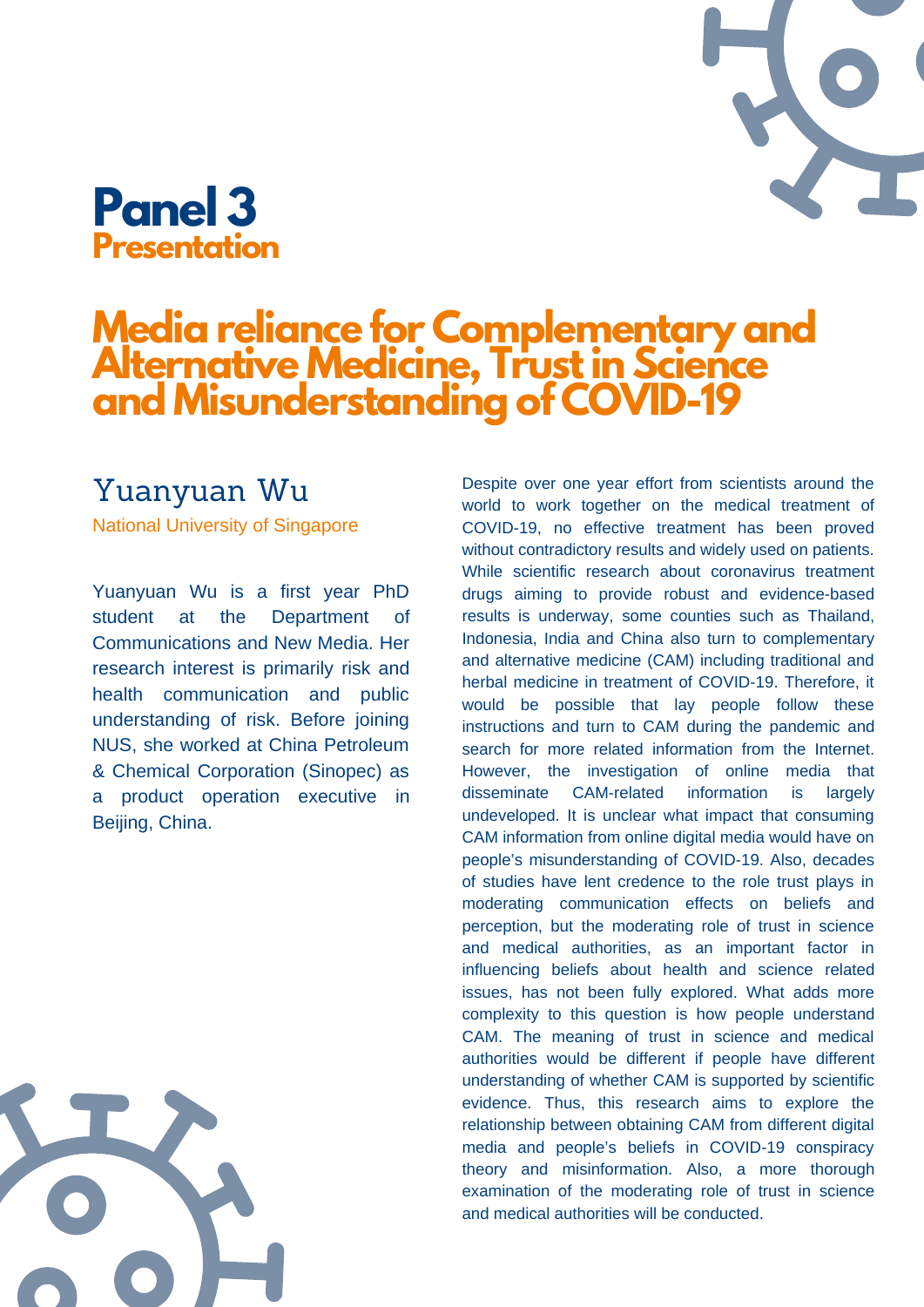

### **Media Representation ofthe Monarch in Malaysia: Political Contest ofthe Johor Royalty after General Election of 2013**

#### [Liaw](https://p.gcon.one/orga/event/2021/speakers/46/) Pey Wen

National University of Singapore

Liaw Pey Wen is a first year PhD student at the Department of Malay Studies.

The aim of this PhD project is to study into mediamonarch relations in the post-GE13 era under the constitutional monarchy political structure. The phenomenon that this study wants to explain is how Johor Sultan effectively utilize the social media to retain legitimacy. This study aims to go beyond the political and constitutional power of monarchy. It looks into two areas: (1) media representation and political discourse of Johor Royalty in the perspectives of political communication; and (2) to figure out the dynamic relationship between social media and Royalty political power in the framework of political contest model with the Royalty's intention to offer political discourse.

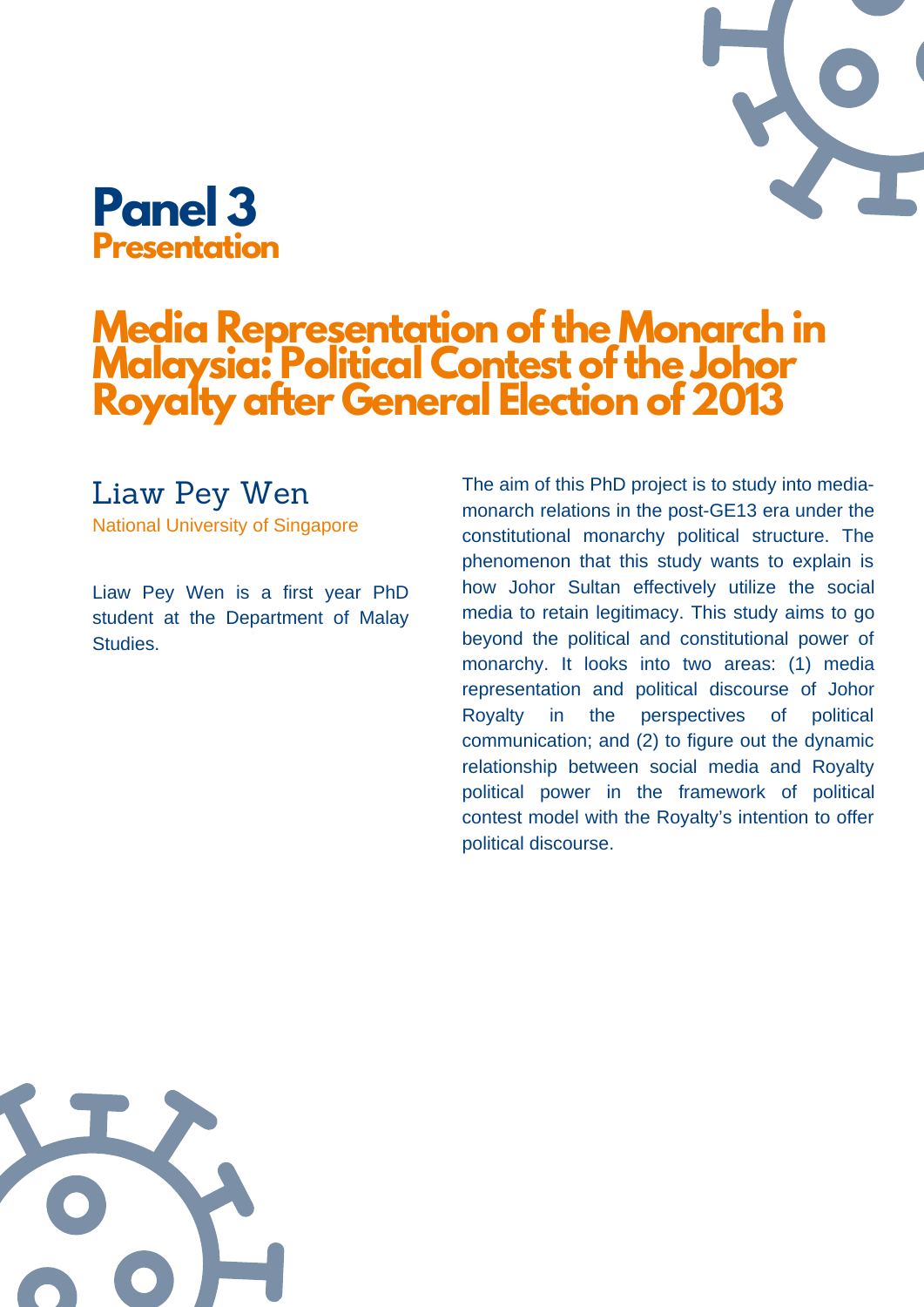# **Muslim aesthetics and voices on screen: an analysis of contemporary Islamic cinema in Indonesia**

#### Najwa [Abdullah](https://p.gcon.one/orga/event/2021/speakers/46/)

National University of Singapore

Najwa Abdullah is currently a PhD candidate in Cultural Studies in Asia at the Department of Communications and New Media, National University of Singapore. She holds an MA in Critical Media and Cultural Studies from SOAS, University of London, and BA in English Literature from Universitas Indonesia. Her research interests include history of communications, popular culture, critical theory, and postcolonial thought. Her PhD research focuses on the technological and meaningmaking processes transpiring in contemporary Islamic cinema in Indonesia.



At the turn of the twenty-first century, Indonesia has seen an increased investment in religious piety, manifesting in the proliferation of Islam-focused goods, services, and media products. As such, there has been an obvious trend to engage Islam in the cultural and creative sector, whereby the new Muslim middle-class generation brings in their religious knowledge into popular arts and culture scene. This project seeks to understand such aspect of contemporary Muslim life in Indonesia through a qualitative study of its popular culture, with a particular focus on the film industry. Combining theoretical perspectives from media ecology, postcolonial thought, and critical theory, it aims to analyse novel-based Indonesian films parked under the Islamic genre and produced between year 2003 and present, by understanding the film form (e.g. techniques, aesthetic features), deciphering its content (e.g. narrative structures and meanings), and identifying the contexts within which the films are produced. As such, this research asks: How do Indonesian Muslim filmmakers and writers use modern media such as print, film, and the Internet to communicate their views on Islam and modernity? How does such engagement give rise to the emergence of the Islamic film genre? In the process, how do the technological and historical contexts of film technology and institutions influence the content of the selected films? What do the films say about being Muslim in a modernising world? Therefore, in addition to offering new ways of thinking about cultural representations in the selected films through the lens of postcolonial and social criticism, this research takes into serious consideration the historical contexts of the rise of modern communication technologies, especially film, in the region and its effects on Islamic arts and knowledge production.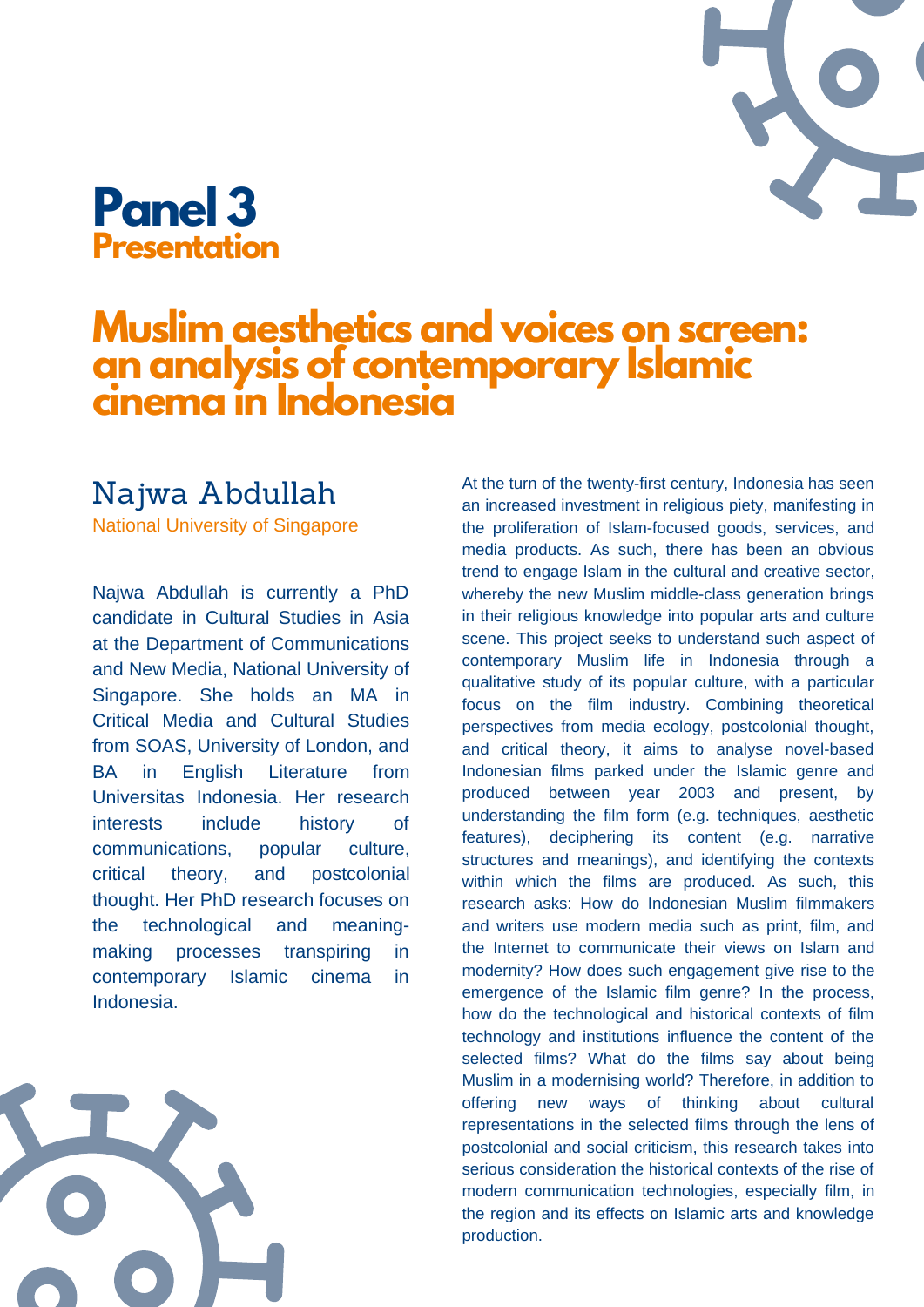

# **Locating the 'culture' in 'cancel culture': sociopolitical public discourse in Singapore**

#### Paul [Jerusalem](https://p.gcon.one/orga/event/2021/speakers/46/)

National University of Singapore

Paul Jerusalem (he/him) is a secondyear Master's candidate with the Communications and New Media department at the Faculty of Arts and Social Sciences. Having graduated from Yale-NUS as a Literature major and spent a year in public relations, his research interests include queer studies, migration studies, cultural critique, and pop culture.

In this work-in-progress, I study the meanings and implications that the notion of 'cancel culture' holds in Singapore. With the concept having seen a massive rise in usage and currency in the past year, it bears questioning overlaps and points of departure the usage of the term as such has in Singapore, as compared with its usage in other parts of the world. While most observers are divided on the specificities in defining the term, my aim here is not to demarcate the boundaries between what constitutes 'cancellation' or 'cancel culture'. Rather, I attend to the aspect of the term that is rarely addressed: culture. If, as Stuart Hall has shown, the study of culture is inextricably tied to existing power relations within society at any given moment to examine how "marginal, or subordinate groups might secure or win, however temporarily, cultural space from the dominant group" (Procter, 2004), then this study is an attempt to locate what it is about 'cancel culture' that constitutes 'culture,' and how this informs popular ways in which 'cancel culture' is framed in the mass media and understood by individuals as a reflection of broader power structures in society. How does 'cancel culture' interact with public discourse in Singapore? Is 'cancel culture' a new phenomenon, or is it just an extension of existing modes of discourse and political action in Singapore? What affordances does 'cancel culture' bring, both as a concept and as a term?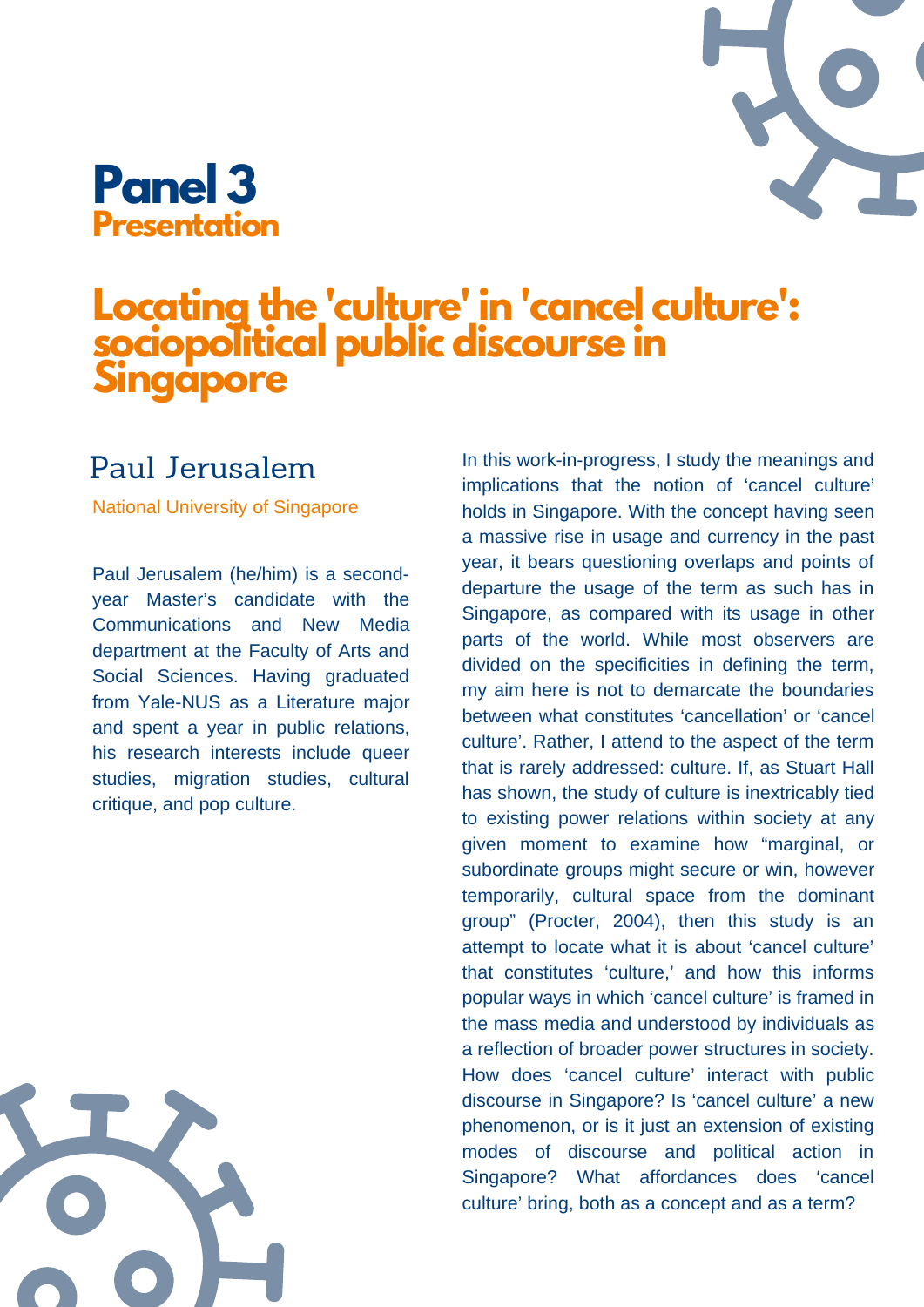



#### [Purnima](https://p.gcon.one/orga/event/2021/speakers/46/) Kamath

**Chairperson** 

Purnima Kamath is a second year PhD student at the Department of Communications and New Media. Her primary interests are in exploring the notion of creativity using machine learning algorithms. Before joining NUS, she worked as a software engineer at various companies. She is also a founder and ex-Director of Women Who Code Singapore, a non-profit network which inspires more women in technology careers.

#### Francis Luis Torres

Program Director

Francis Luis M. Torres is currently pursuing his PhD in Cultural Studies in Asia at the Department of Communications and New Media at the National University of Singapore. He received his MA degree in Comparative Literature from the University of the Philippines-Diliman where he examined the genealogy of the Philippine gay culture. He was also an Assistant Professor at the High School Department at the University of the Philippines Cebu. His current research focuses on Asian queer and gay theory and criticism, Philippine digital cultures, and new media studies.

# Zishan Lai

**Secretary** 

Zishan Lai is a second year PhD student at the Department of Communications and New Media. Her research interests focus on new media, Asian popular culture and their intersections. Before starting her PhD journey in NUS, Zishan was a research assistant of Australian Research Council Discovery Project "New Consumer Cultures in the Global South".

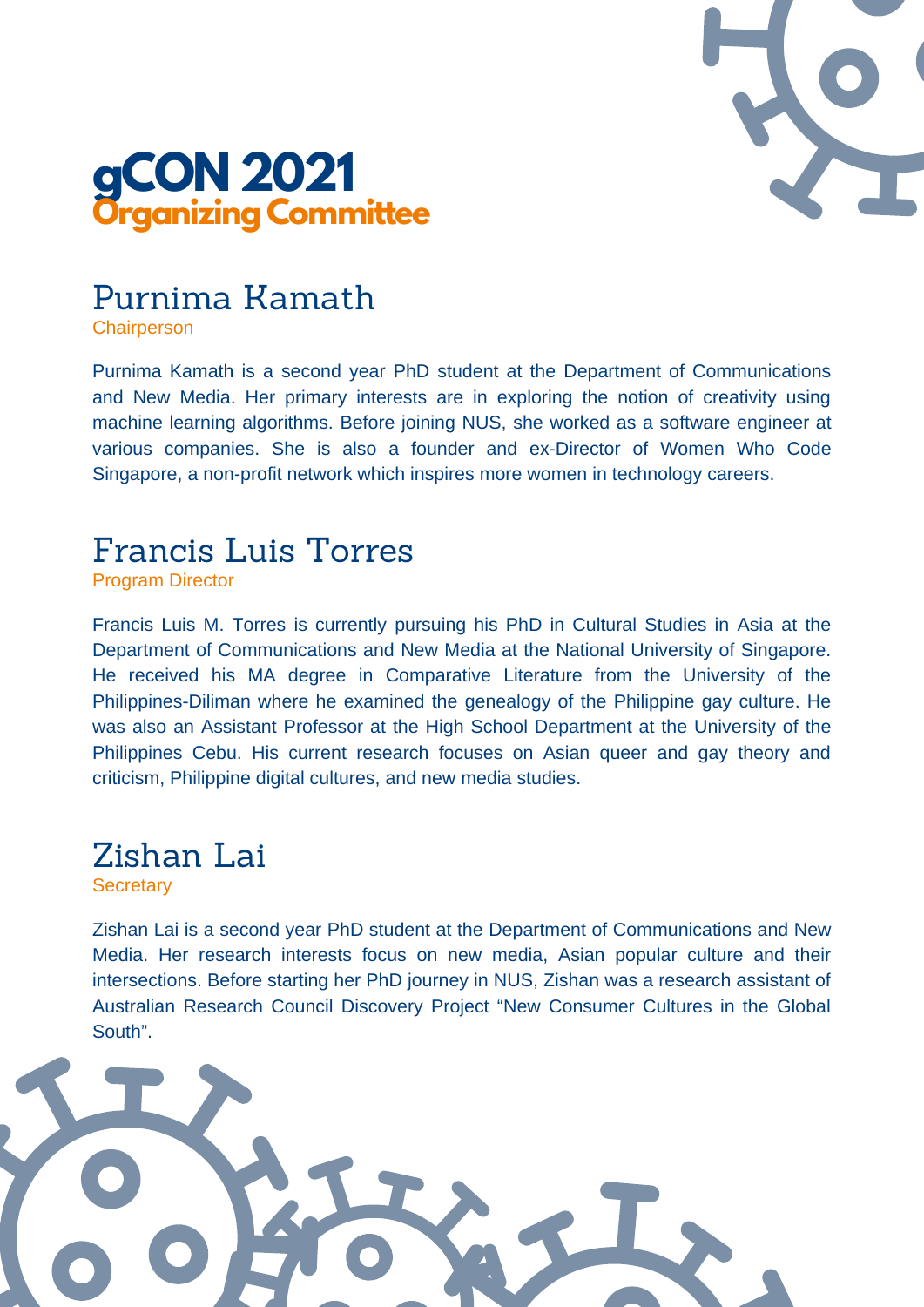



#### [Samseer](https://p.gcon.one/orga/event/2021/speakers/46/) Mambra

Finance Director

Samseer Mambra is a second-year PhD student at the Department of Communications and New Media (CSA programme). His current research lies at the intersection of communication technology, migration, and emotion. Before joining NUS, he worked in India as a financial journalist at Reuters and a policy researcher at IDF, focusing on digital literacy, migration, and innovation economy.

#### Yuanyuan Wu

Internal Communications Director

Yuanyuan Wu is a first year PhD student at the Department of Communications and New Media.Her research interest is primarily risk communication and public understanding of risk. Before joining NUS, she worked at China Petroleum & Chemical Corporation (Sinopec) as a product operation executive in Beijing, China.

#### Qiaofei Wu

Publicity Director

Qiaofei Wu is a second-year Ph.D. student at the Department of Communications and New Media. His research focuses on health communication, science communication, and computational communication. He is primarily interested in the effects of media and technology on human perceptions, attitudes, and behaviors regarding specific health or science issues.